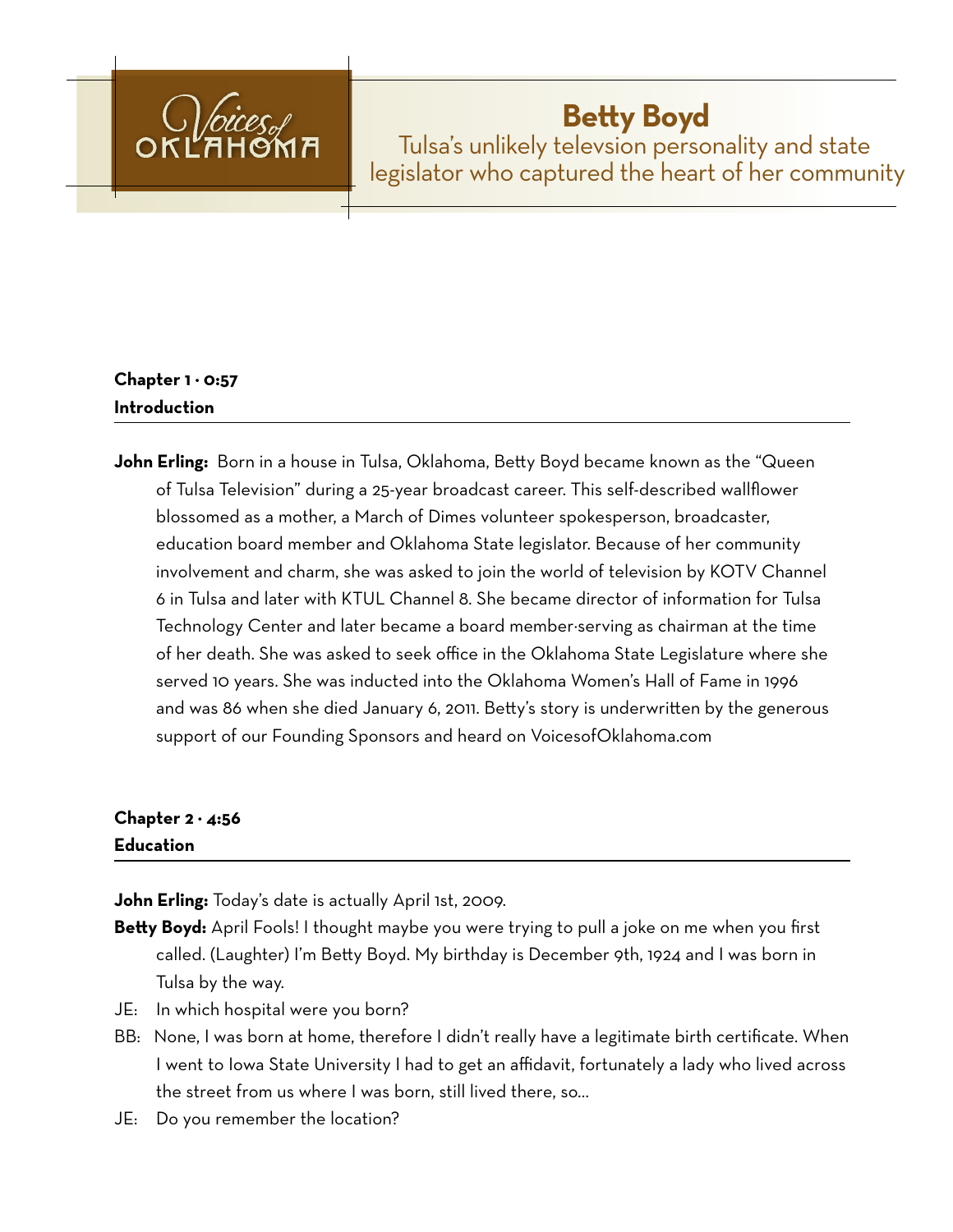- BB: Oh yes, the house is still there, I certainly do. It was very close to Owen Park, which incidentally was the first public park in Tulsa, in Irving Place addition very close to the Washington Irving monument on north Santa Fe, which is the first street north of Osage County. So it was very close to the Tulsa Country Club and the Kennedy Golf Course was there also at that time.
- JE: So you lived there until…
- BB: Well, I lived there until Bill and I−after we were married we lived there with my mother in that same house. In fact, I was married in that house as well as having been born there. Then after Bill got out of the service, we lived with mother and then suddenly he had polio as did our daughter Beverly, and we still lived with mother in this two-story home there on north Santa Fe until 1950 when he and I built a home over close to Gilcrease Hills, and we lived there until we moved to where I am now.
- JE: Okay. What elementary school did you go to?
- BB: Pershing and so did my children.
- JE: And then where did you go for high school?
- BB: Roosevelt Junior High, which is now an elementary school by the way. But I went to Roosevelt Junior High and Central High. Bill graduated from Central High and so did our children.
- JE: You met Bill at Central?
- BB: No, he was two years ahead of me John and by some magic I went to high school very young and I didn't know anybody at Central High School. Well, that's backwards, I knew lots of people, but they didn't know me, because I wasn't interested in boys or clubs or anything of the sort. I was too young when I went to Central High. I graduated at 15. I met Bill when I was 16−we were on a bus coming from the University of Tulsa where we were both students, but he was two years ahead of me at Central.
- JE: At 15 you graduated?
- BB: Yes.
- JE: What age were you when you started high school?
- BB: I was 12 almost 13.
- JE: How did that come about?
- BB: (Laughter) A pushy mother! No, not really. My birthday being in December, as I told you at the beginning here, I could start kindergarten when I was four, because I would be five before the first of the year. At that time, Tulsa had mid-year promotions and so we had a graduation class in January and one in June. Since I started school when I did, I was in the mid-year thing. Well, when I got to the fifth grade, Tulsa Public Schools decided to do away with that. So they gave us all a test if we were going to be January graduates and if we did well enough, they pushed us on up to the next grade instead of keeping us back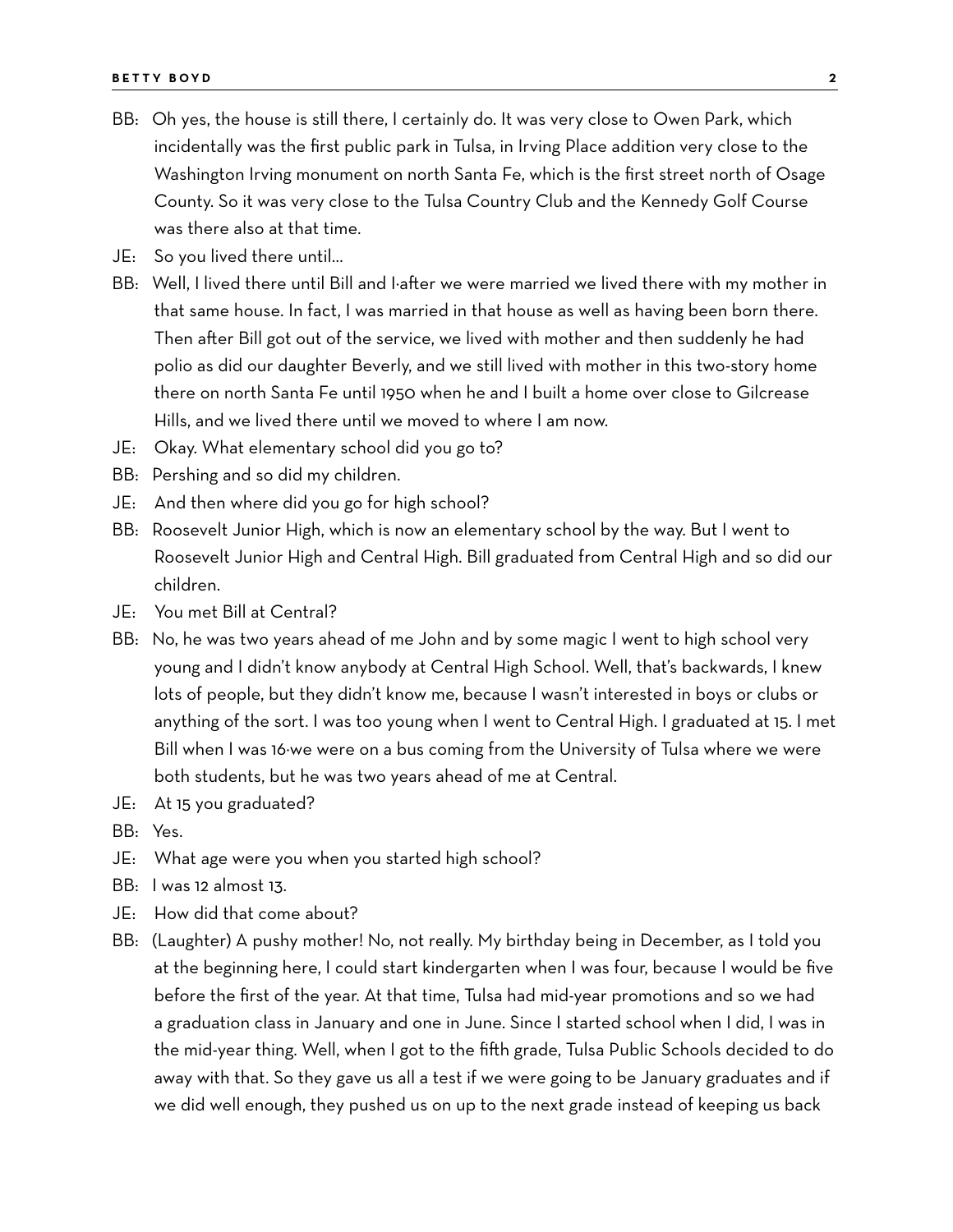where we were. I did well and so I went ahead in that particular instance.

- JE: You had to be a good student.
- BB: Well, I think so. However, when I was in the first grade, my first grade teacher got up and she said, "We have eight girls in this class whose first names are Betty, that's too much for me to handle. Half of you are going on to the next grade." (Laughter) So, I did that twice. I got double promoted out of the first grade and the fifth grade quite by accident.
- JE: Wow. So then you went to Iowa State University?
- BB: Yes, after I went to TU. Iowa State and Cornell in New York were the only two schools that offered what I wanted to major in. I wanted to major in the combination of home economics and technical journalism. I was hoping someday to edit Better Homes & Gardens. Instead I married Bill. But Mother said, "You can never go to Cornell, it's too far away." I was her only child, and I hadn't had a Dad since I was about a year old, so, it was just mother and I. She said, "No, no." And I don't know why she said that, really, because she got her master's degree from Columbia University in New York City, but it was too far for her little girl to go. She said, "If you'll go to TU one year, we'll talk about Iowa State." I did, and we did, and I did, and so after I went to TU the first year there I met Bill, and we started dating rather steadily but then World War II came along that December and I was a freshman at TU. Bill enlisted in the United States Army Air Corps and I went to Iowa State.

#### **Chapter 3 − 4:24 All Women**

- **John Erling:** Your mother had tremendous influence on you in education in a sense. In those years if she went on to get her master's that had to be…
- **Betty Boyd:** Well, my mother and four of her six sisters all got advanced degrees and mother taught school here in Tulsa for about 36 years. She could have taught this table to read.
- JE: What was her name?
- BB: My mother's name was Marie Carman. Carman was my maiden name. People still come up to me John, grown people with grandchildren in their arms and say, "Your mother had me in the first grade and she was the greatest teacher I ever had." And if you don't think that's a perk for me (chuckle) it's wonderful because mother and I obviously were extremely close. There was no doubt who was mother and who was daughter, but we were extremely close. It was my grandmother's house where I was born and where I continued to live. I was raised with all women with my mother and my grandmother and an unmarried aunt, who incidentally probably was the home economics influence on me, because she was a dietician. She also had a master's degree from Columbia.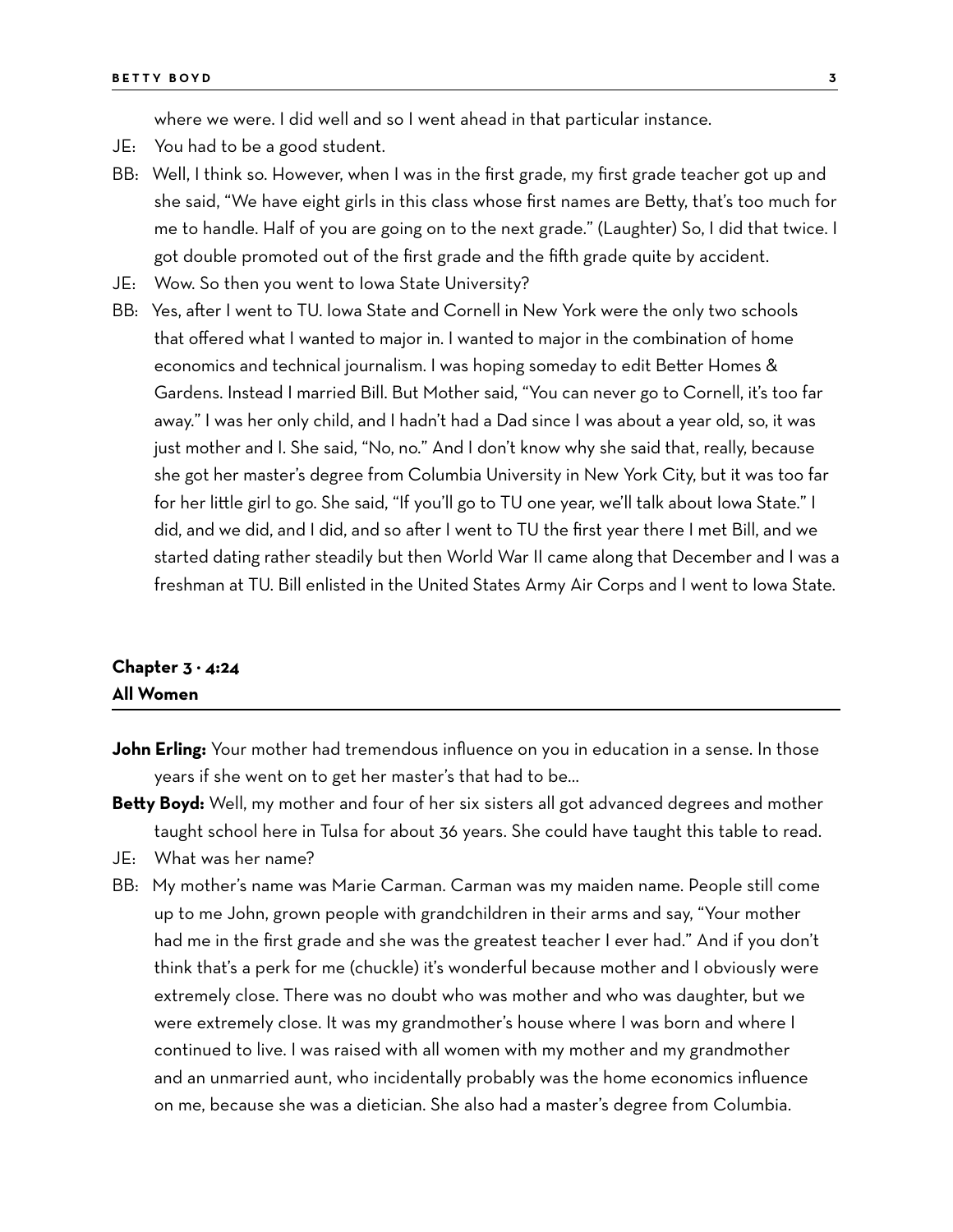The Raytheon Corporation, when they invented the microwave, they called it the radar range− they called on my Aunt Margaret to come and tell them how to use the darn thing. (Laughter) They had it and they knew it would cook, but they didn't know how long, how much moisture if any, how much spice if any, you know. My Aunt Margaret, I lived with her, so I grew up and I didn't know there was anybody who wore long trousers in those days because I was raised in an all-gal atmosphere.

- JE: So your interest to major in home economics came from?
- BB: Probably from Aunt Margaret because she was an extraordinary dietician and a home economist and a terrible cook herself by the way, but she could get other people to do it.
- JE: How about you? Would you define yourself as a good cook, do you enjoy that?
- BB: Yes, I am a good cook. Well, I guess I am, I don't do it anymore.
- JE: But you were, and then the side then, you call it technical journalism, but you wanted to edit magazines?
- BB: I assumed I would work on obviously a woman's magazine, because I didn't know there were men around, except I met Bill. No, I really did want to get into the journalism field, but I wanted it to relate somehow to home economics on the food side, not the sewing side. Gee whiz, I'm lucky to thread a needle, that's not me.
- JE: So then you graduated with a degree?
- BB: No, well, I do have a degree, I fibbed it's from TU. Bill joined the Air Corps as I mentioned. He flew B24s as a pilot and he flew 50 missions over Germany and came home and was discharged just before the Japanese surrendered. Actually, he was discharged from the air Corps, by then it was (called) the Air Force and he wanted to go back to TU. I said, "That's fine but they don't have what I want to take. I'll have to find something else." So, I just kind of bounced around. Then the next fall I discovered I was pregnant. This was nice. Bill and I had been married four years I guess at that time and it was time to start a family. Besides, I was over 20 by then at that time, so that was good, and I quit TU. Bill went on and Bill, after his polio did finish college. But his polio intervened and we couldn't afford for both of us to be in university and besides that we had Beverly and I needed to play Momma.
- JE: How old were you when you were married?
- BB: Eighteen.
- JE: Okay.
- BB: But Bill was not quite 21 and that was our biggest joke. You know, you knew Bill and we joked a lot together. When we were going to get married…we got married the day after he graduated and got his wings as a pilot. In Oklahoma at that time John, girls who were 18 didn't have to have their parents' consent to be married. Men had to be 21. Bill's birthday was in October and we were getting married in August, and he was 20. So when I would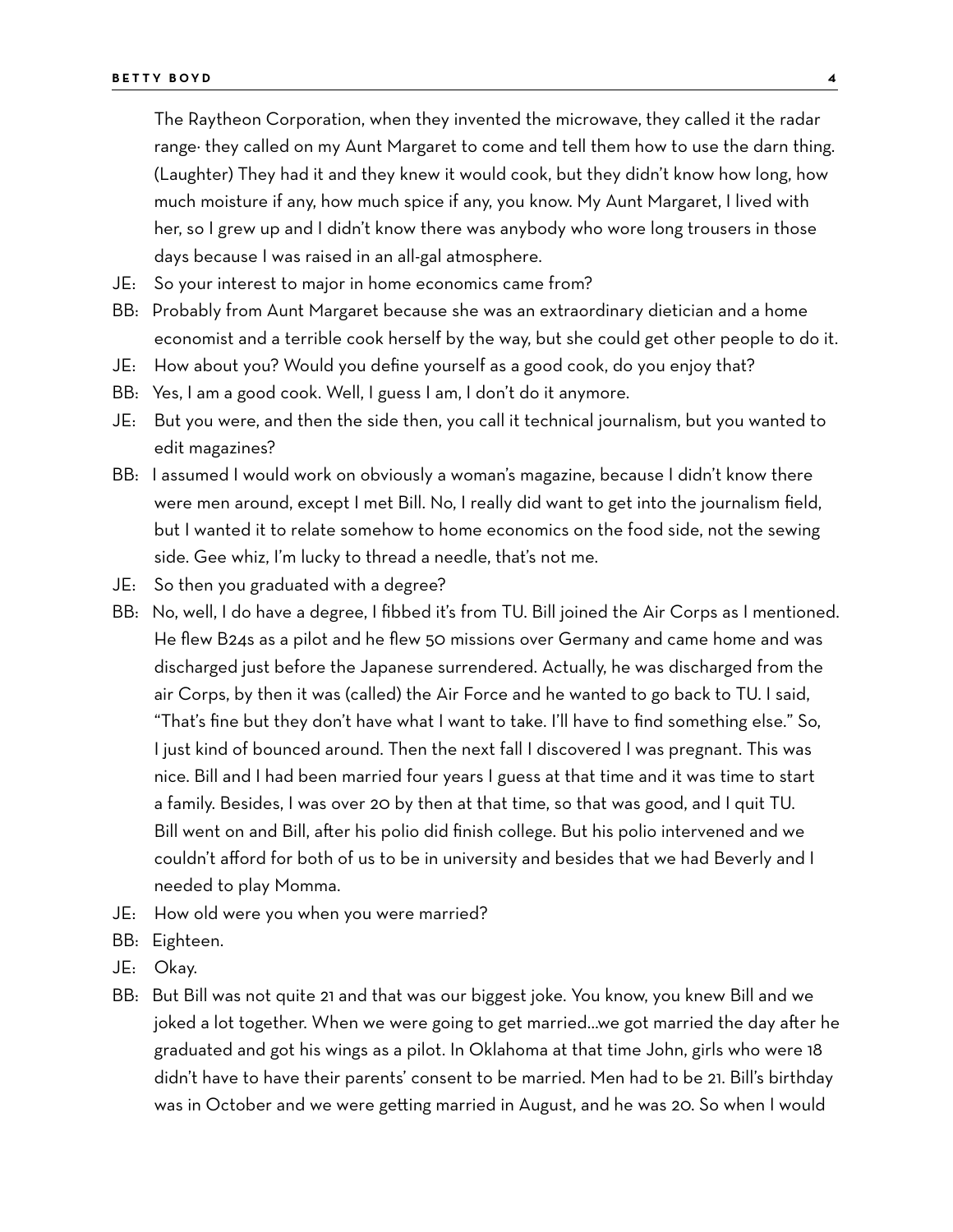get real ticked at him, when he would say something funny to me, or so he thought, and I would get a little bent out of shape, I would say, "Yes, but I didn't have to go ask my Mommy if I could marry you, and you did." (Laughter) So, we had lots of fun with that.

## **Chapter 4 −6:46**

#### **Polio**

**John Erling:** During the war then when Bill was a pilot, you then were involved yourself? **Betty Boyd:** I was. I worked at Douglas.

- JE: What did you do at Douglas?
- BB: I was not Rosie the Riveter-I worked in the personnel office out at the bomber plant.
- JE: Okay, at Douglas' bomber plant?
- BB: Yes, they were building B-24s, which Bill was flying. They were also modifying A-20s. I worked there while he was overseas.
- JE: So did you consciously take that job because it was supportive of the war or it just happened to be a place to get a job?
- BB: I can't tell you, but I was very pleased to be part of the war effort. Of course, I felt like I was part of the war effort anyway. I had a husband flying missions in a B-24.
- JE: Yes.
- BB: And how he did that I'll never know. In fact, my first airplane ride was in a B-24. He was stationed at Muroc, which is now Edwards Air Force Base. It was not (called that) at the time. It was called Muroc Army Air Base. We lived on base. I lived in the WAC quarters, the Women's Army Corps, because we had no WACs out there. Since Bill was an officer, and I worked at the Provo Marshall's office and we lived on base and I got to go up with Bill and his crew one day and we had a lot of fun running of the end of the runway because the shimmy damper went out on the plane. B-24s were not easy to fly and Bill was a little guy. When he was in the service he probably weighed 125 pounds soaking wet. And how he horsed that big plane, they were not easy to fly. B-24s did not have the equipment that the B-17 did to make them an easy machine to fly because they had a much longer range so they could fly greater missions. Bill was stationed in southern Italy and anyway we went up in a B-24 and that was my first airplane ride.
- JE: You must have known a lot about planes, you just called it a shimmy damper.
- BB: Yes.
- JE: Most of us wouldn't know what that is.
- BB: Yes. Oh… (laughing).
- JE: So you knew parts of the airplanes?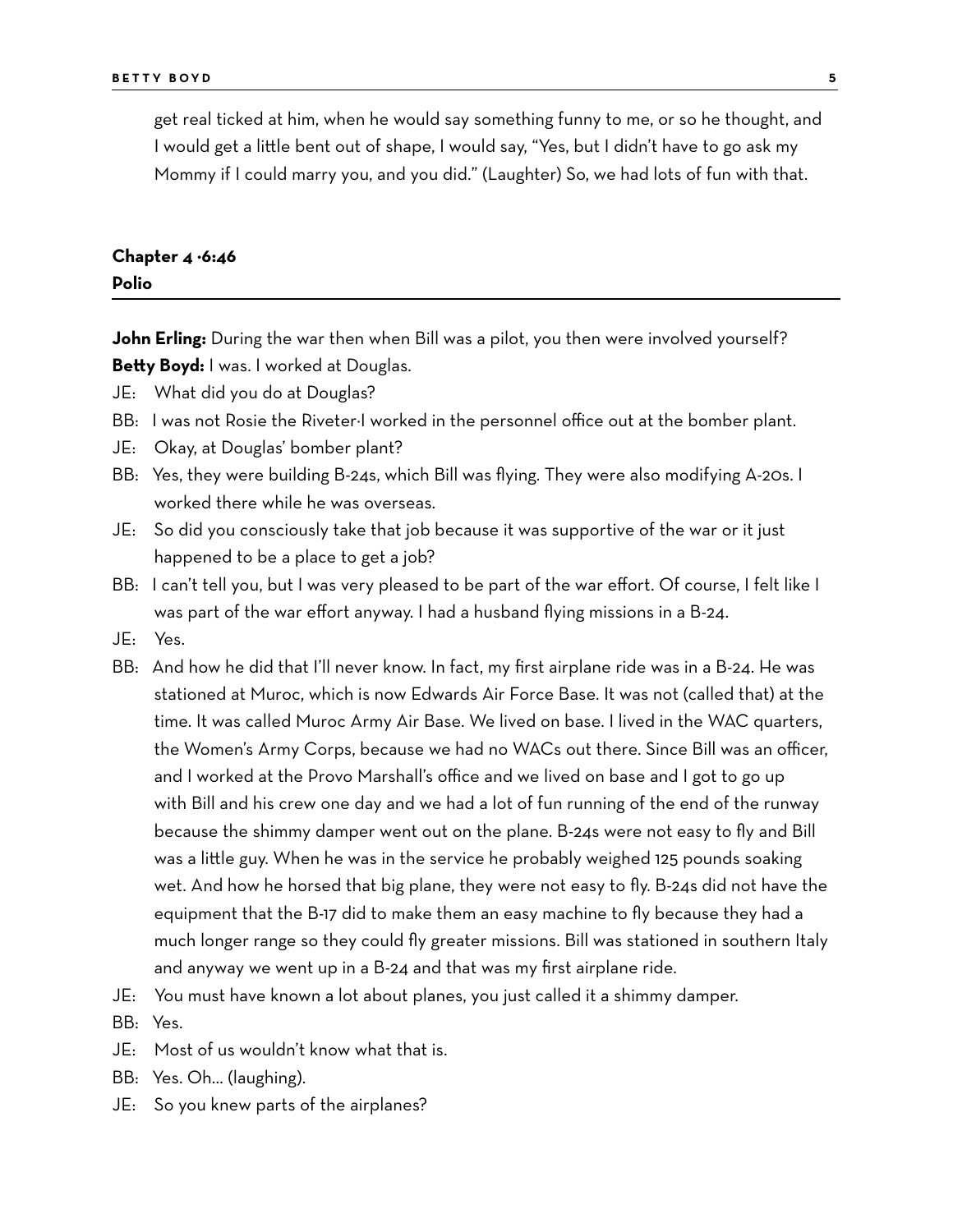BB: Yes.

- JE: There will be young people listening to this and you talk about polio, which is not a threat here today in the United States, but was. Bill contracted polio in what year?
- BB: 1948. 1950 was the biggest year Tulsa had. St. John had a few (cases) and Hillcrest had the bulk of them and they were all teenagers or younger, except for Bill and this other radioman by the way from Shawnee. They were the only adults. But Tulsa had the greatest number of people who had multiple kinds of polio. There were three varieties of polio. So, when the shots came along, and incidentally Dr. Jonas Salk got to be a good personal friend, but when the shots came along Bill took the shots and so did Beverly, even though they had both had polio in 1948. She was a year old at that time. Bill was a student at TU. Of course he could not attend for about a year and a half because he was in the hospital and then he took therapy for quite a long time after that. But he had only one variety of polio. He almost had the two-kind variety. They parked an iron lung right outside his door in case he couldn't breathe. But he didn't really have a viable case of bulbar polio, which is the kind that makes it impossible to breathe. But he had paralytic polio and he was totally paralyzed except for his big toe, he could move one big toe, and that was absolutely all. That's tough. And I love to talk to teens now because one of their big first questions is, "How did you get into television?" I tell them that because of my experience working with the March of Dimes on public speaking because my husband and daughter had polio. I get this blank funny look, like "Oh, what's polio?" That makes me thrilled. I want that to happen with cancer. I want us to do away with that as does everybody else.
- JE: Is there any way that Bill wondered how he contracted polio?
- BB: We know how he got it, now that they know how. You got it through your nose or mouth. This is the reason that so many of the children who had their tonsils removed in the summer came down with polio because polio entered either through your nasal passages or your mouth. If you had an injury, like getting a tooth pulled, or tonsils yanked out, or something. Bill was umpiring kids baseball. He was quite an umpire for many years even after the polio. He could still umpire behind the plate. He couldn't run but he could bend down. But he had been drinking out of the "common cup" that everybody was. You know, we didn't have bottled water then, so he was drinking out of the common cup, out of the common bucket that everybody else was and he had had some wisdom teeth taken out one day and he felt okay and he went on out to umpire. Apparently, that's how he came down with it. I don't know how Beverly got it except possibly from him, but her case was so light and she was just a year old. Her birthday is in July and they both had it in August. He went into the hospital on August 15th, 1948. It was funny John−those were the days that your house was off limits to anybody. So, the Health Department put a sign on your house saying what was in the house.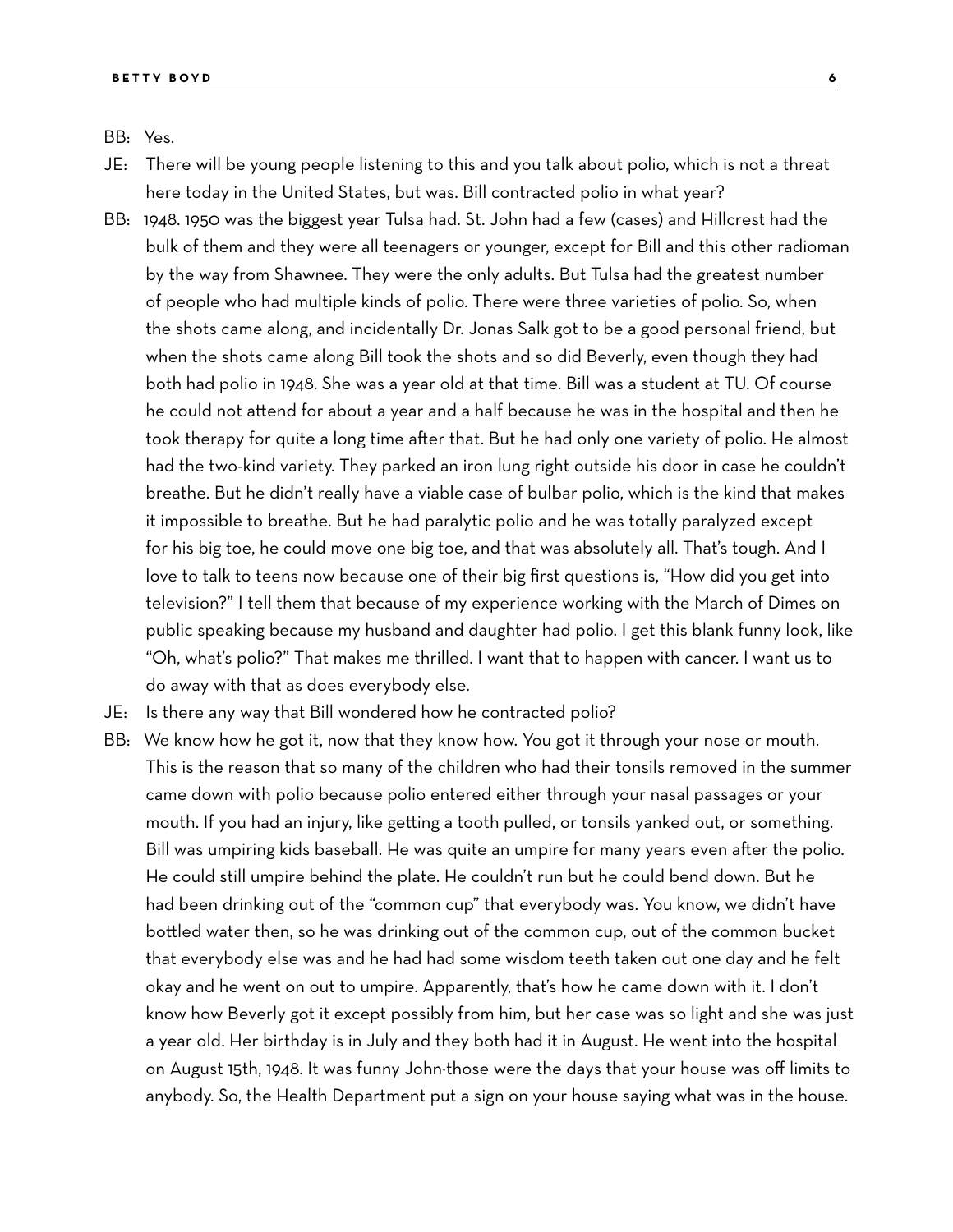So our neighbors would walk down our side of the block until they got to the edge of our lot, then walk across the street and down and then back. I guess they thought the germs stopped where out house was (laughter). But, it was not really contagious that way. So I really don't know how Beverly contracted it, but she had such a light case. She has some measurement differences in her legs, and she has no abdominal muscles even today, so…

- JE: But wasn't the sign to prevent somebody from coming into your house? Didn't they think it was contagious?
- BB: Yes. That's correct. This is before Dr. Salk. Dr. Salk came out with his vaccine in 1954 I believe. Of course, Tulsa was one of the sites that did the testing for his vaccine. Part of the second-grade children in Tulsa, on a voluntary basis, took the regular vaccine and part of them had a placebo that was nothing. So, I did a lot of public speaking for the March of Dimes trying to get parents of second graders to let their children take part in this. They used to close schools. We closed schools for a month here, for a month at a time because they thought that gathering places where places to get polio, which they are not, but they thought that.
- JE: Why was Tulsa selected?
- BB: I don't know. I do not know except that we were one of the places that really, if it were ranked, Tulsa would be in the top 5 of cities with the number of people with polio.

### **Chapter 5 − 4:48 Run and Play**

**John Erling:** You said earlier that you became a friend of Jonas Salk?

#### **Betty Boyd:** Yes.

- JE: How did that come about? Tell us about that.
- BB: Well, I did a lot of work for the March of Dimes and in fact this is how I got into television actually. But I did a lot of work for the March of Dimes and as a result became a member of the national board. We would go out to Torrey Pines, which, they do something besides play golf there. (Chuckle) They have the Salk Institute there that the March of Dimes built for Jonas Salk and other doctors.
- JE: That's in?
- BB: Torrey Pines, California. It's beautiful country. That's where I met him and then we came to know him very well.
- JE: What kind of a man was he?
- BB: Just what you would expect a research medical person to be. He was pretty serious, and of course obviously a brilliant man, as are all of those people. In fact, I was fascinated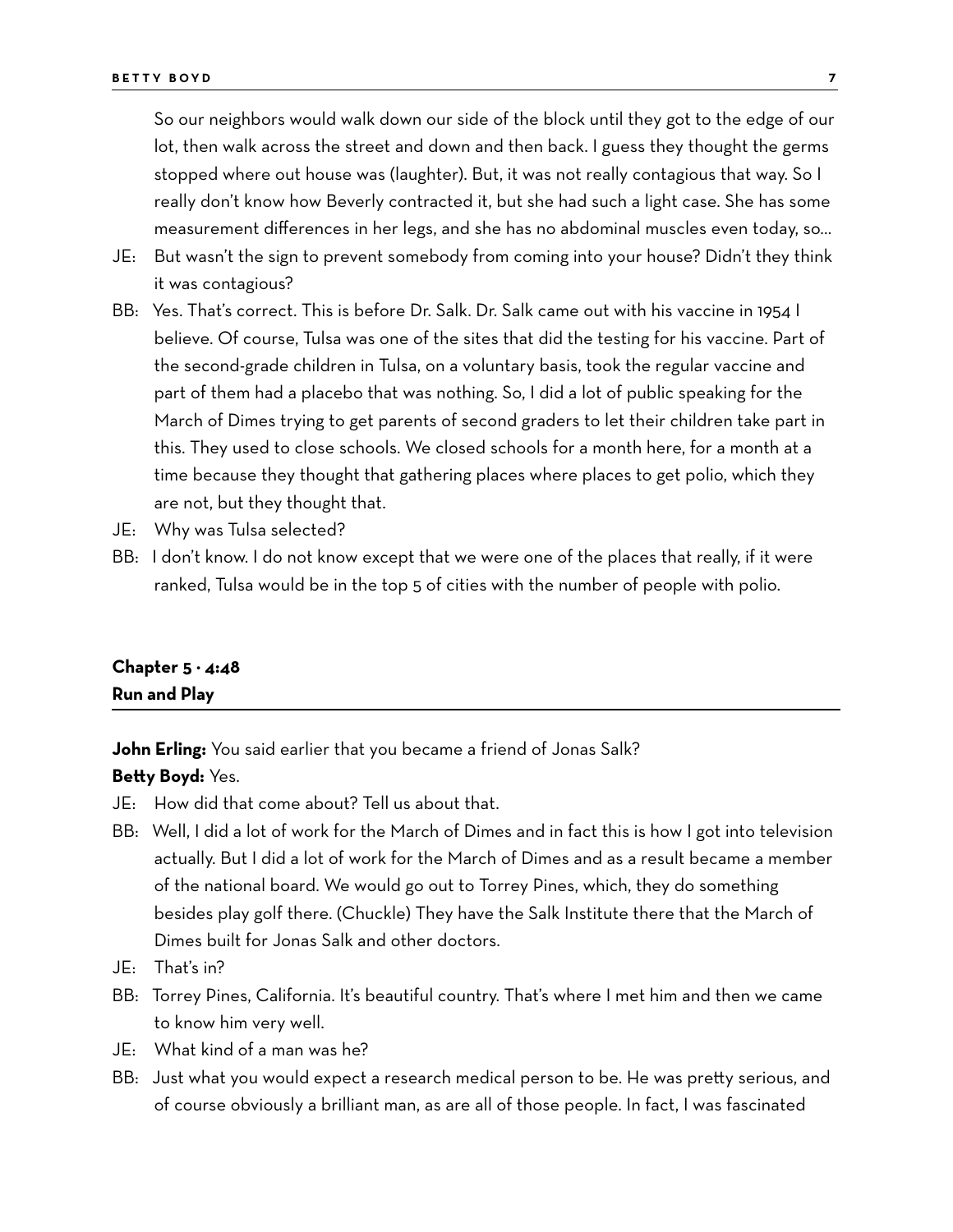with the Salk Institute, because all over the whole institute on the grounds they had pillars with white boards in them that they could write with grease pencils on. And they were all over, so anytime a researcher had an idea, even if they were walking, they could write it down. It's a fascinating place, fascinating. But I did a lot of public speaking for the March of Dimes because they came to us here in Tulsa. We had, like a lot of people, not much income. Bill's income was that he was a student and he had a veteran's stipend to go to school. Any veteran could go to school on the GI Bill, which we don't have now. That's another thing that kids don't know about today. Well, that was our income, so Bill couldn't go to school while he was in the hospital. The March of Dimes came to us and said, "Don't worry about your bills at the hospital, we will pay them and you do not need to pay us back." This is why Franklin Roosevelt started the March of Dimes, and this is what we use the money for locally and then we send some for research too, to try to find a cure or the prevention measures…so they did pay all of our bills. Bill's folks did pay them back as a matter of fact. We didn't, we couldn't. But I wanted to do something John. I like to help people.

- JE: Yes.
- BB: I really do. So public speaking, I've never been afraid to get up in front of a group. Now, one-to-one bothers me some. I don't do well at a party if I have to walk in the room by myself, but big groups are great. So I went to the March of Dimes and said, "I want to help." That then actually led to my getting into television.
- JE: I just want to come back again because I can't imagine how devastated you had to be… here, your husband had polio.
- BB: Yes.
- JE: And then you discovered your baby had polio. You're just talking facts right now and not emotion, but that to be horrible for that to happen to you.
- BB: Yes, it was and it was no less emotional 50 years later John. We didn't do a lot of things that other couples do, like going to a lot of sporting events later on in his life. We didn't go to theater things, because it was difficult for him to get in and out and climb steps and do stuff like that. But one night he said to me, and gosh this was 50 years after he had polio, he said, "Do you know what I would like to do?" And I thought, who knows, crazy man, what you would like to do? He said, "I would like to run and play." And I thought my heart was going to come out of my mouth. I am not a crier. I don't sit down and cry about things, but I came mighty close.
- JE: Right.
- BB: Mighty close, because you know all of these years he had worked and you know many people didn't realize how really handicapped he was because it ended up being basically as far as you were concerned, or any passerby, his legs that were concerned, but it was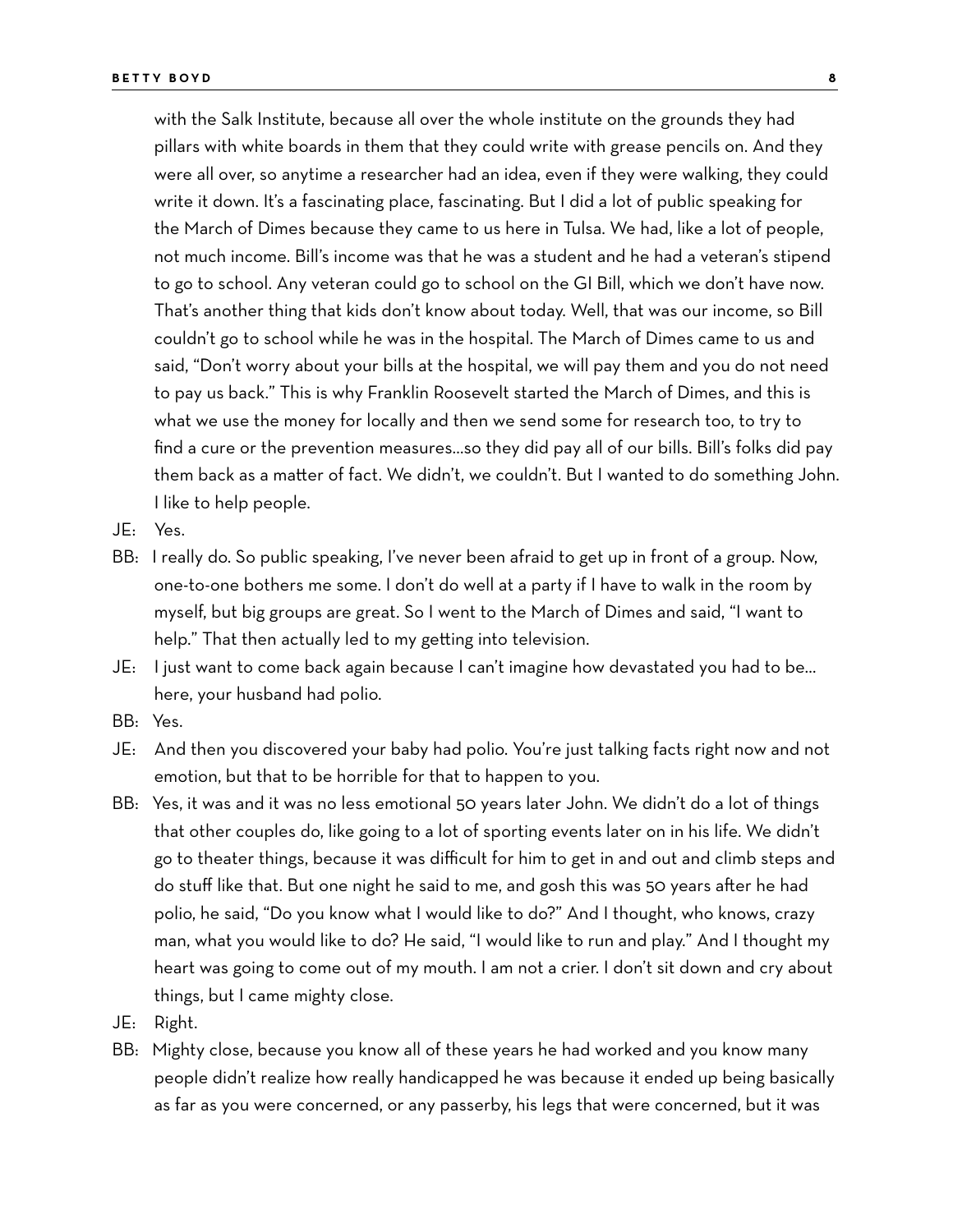his arms as well. So, he couldn't fix the plumbing or anything. But, people's question to me then John was, "I don't see how you handle this?" And my answer was, "What else am I supposed to do?"

- JE: Yeah.
- BB: Besides that I was very busy then (chuckle).
- JE: As I remember Bill, he always had an upbeat, positive outlook. I don't know what he was like at home, but in the public he just couldn't keep from bubbling.
- BB: He was always like that and much more so in his younger days than when you knew him even. He was a clown. Bill was head cheerleader at Tulsa Central. Even though Tulsa Central had 5,000 students then, they only had three cheerleaders and they were boys, and he was one of those three. He also was a cheerleader at TU, the year before he had polio. So, he was an upbeat fellow, and fun.
- JE: Yes, he was.

### **Chapter 6 − 4:16 KOTV**

**John Erling:** So then, all of this public speaking led you to television.

**Betty Boyd:** Yes.

- JE: How did that happen?
- BB: I love to tell teens about this because my big thing is volunteer, volunteer, volunteer. And every job I've ever had, has been based on, although I got paid, not a lot−I didn't get paid big like you did (laughter) and do. But every job I've had−television was really volunteering to help people. Because I was a community person and I would promote community things, community efforts, community groups, not only in Tulsa, but northeastern Oklahoma. When I went to the legislature, that's a public service. Yes, you get paid for it, but that is the same sort of thing. So, everything I have ever done has been based on that.
- JE: So did television call on you to come on and be a guest?
- BB: No, I had a friend who worked in the promotions department at KOTV. She and I had been friends a long time and in fact my mother had been her teacher. She was younger than I, but mother had been her teacher. I thought my mother liked her better than she did me, really. But be that as it may, they had a women's show, which is kind of unusual for television in the early 1950s. They had this 15-minute noontime show that was hosted by Barbara Smith, whose father was a doctor here. Well, Barbara got married and I thought it was very narrow-minded of her, but she went with her husband to Florida. They moved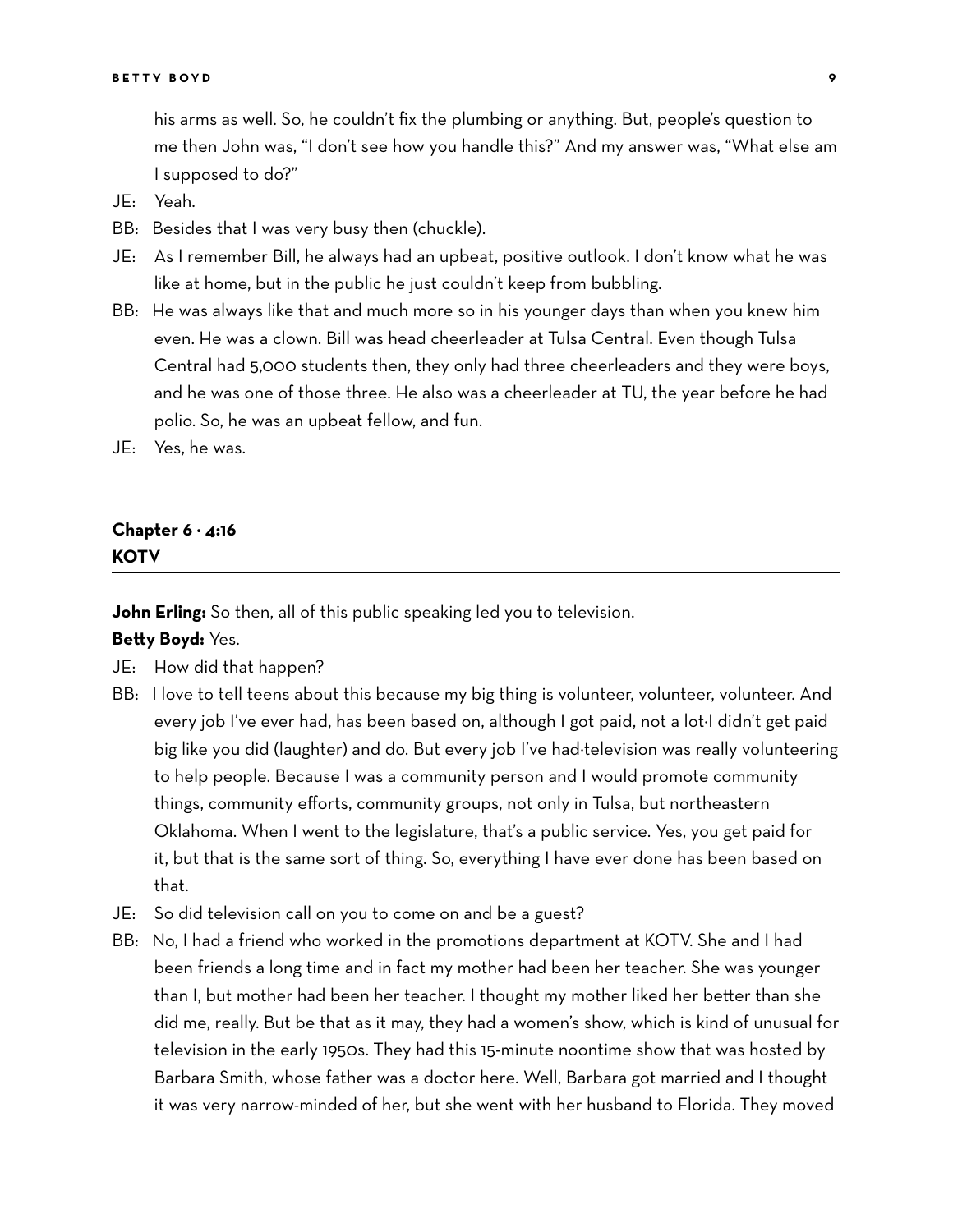down there. So this friend of mine called me and said, " I know you do a lot of public speaking, wouldn't you like to come audition for this job?" And I said, "Heavens no… when?" She said, "How about tomorrow?" I said, "I don't know anything about television." She said, "Don't worry, just do anything that you want to do for about 5 minutes, and then do about a minute of a commercial." I said, " I don't know what you're telling me here." And she said, "Sell something to me for a minute." So, shaking and losing my breakfast beforehand, I went down to audition. And they invited me to come back and do a live show, but this was before videotape. They had film, but they only used it for new years' because it was too expensive. You used it once and then threw it away, instead of what we can do now. So, they said, "Come do a live show, and that will be another addition."

- JE: The first audition you had, do you remember what you tried to sell?
- BB: Oh, I remember exactly. Because Bill when he graduated from the business school he had been in engineering, but this was not going to phase well with his problems with polio. So he changed to business school. He got a job with Kerr Glass in Sand Springs, the fruit jar folks, and he was their assistant sales manager. He had me thoroughly convinced that if you wanted your tomatoes and green beans to last when you canned them, you had to use the Kerr gold lid with the gray sealing compound around the edge. That was the only thing you could use. So I sold Kerr lids. (Chuckle)
- JE: So that's the commercial you used?
- BB: That's the commercial I used.
- JE: And based on that, they called you back?
- BB: Yes, and so I did a live show and it scared me death, just scared me and someone else. In fact, I even remember who this someone else was, because she was a very popular lady here in town. She and her husband had a ballroom dancing school. And she was the other person that did a live audition and I don't know whether she moved or died or what, but they gave me the job.
- JE: And her name was?
- BB: Roberta Keefe and her husband was Jerry Keefe. They were both very good dancers. In fact, he could have been on Broadway I'm sure or Dancing with the Stars, Tulsa-style. (Laughter)
- JE: Right, but you got the job?
- BB: Wrede Petersmeyer was the general manager. The station (KOTV) was owned by John Whitney, who used to be our ambassador to England−it was owned by Corinthian Broadcasting out of New York, and I think somebody must've had a brain hiccup because they hired me. I don't know why because I was scared to death. And that was on a Friday that I did my live audition, and on Monday, December the 1st, I started to work, scared silly.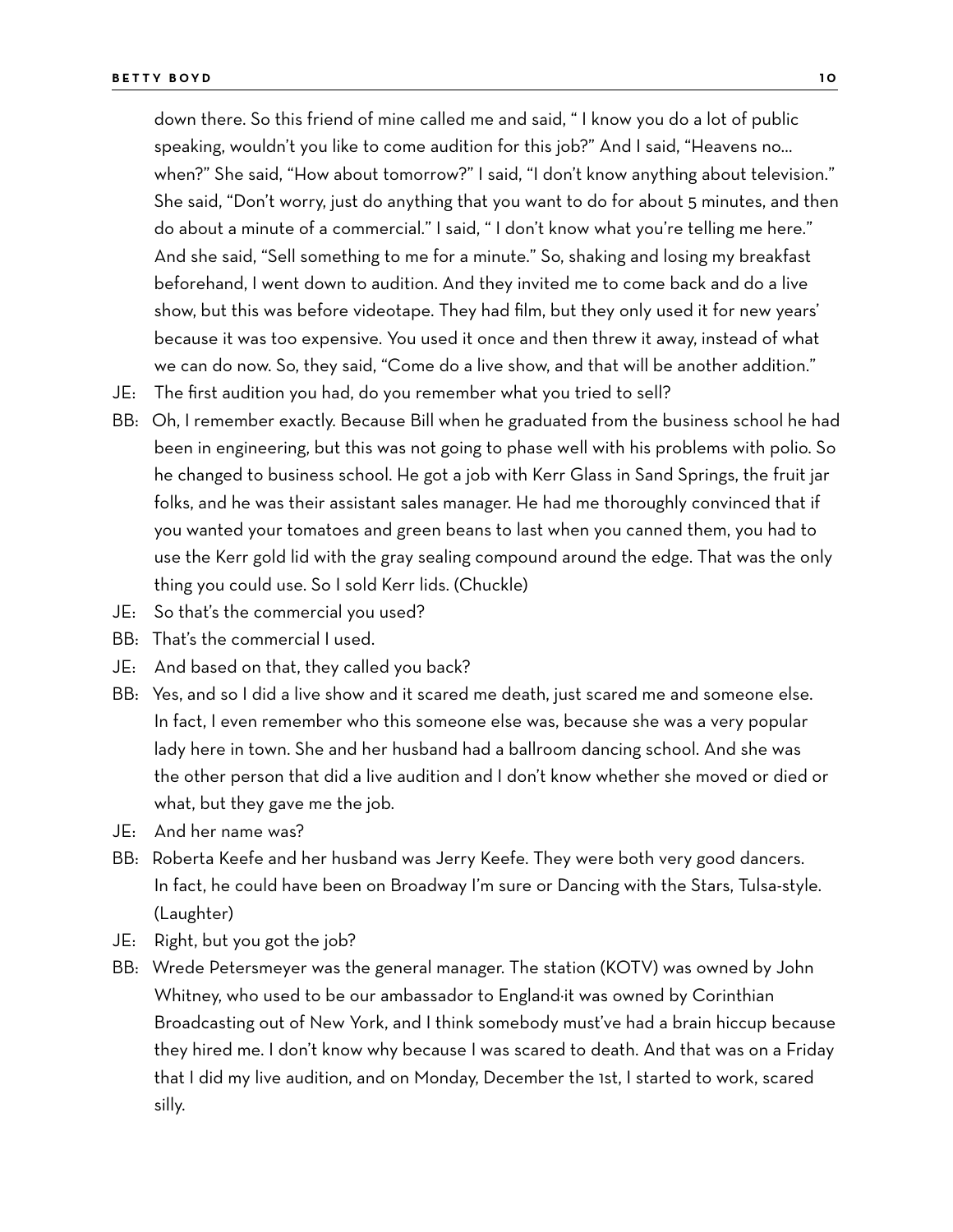#### **Chapter 7 − 4:38 "Live" TV**

**John Erling:** And we should point out that this is KOTV Channel 6. **Betty Boyd:** Yes.

- JE: We know you from Channel 8 but you started out at Channel 6.
- BB: I was a Channel 6 and I will be forever grateful for their fateful mistake of hiring me because that started my career and I was there for about 10 years. And then I had an opportunity to go to Channel 8, and I really wanted to for one thing. Sadie Adwon worked there and I liked Sadie, she was an account executive there. At that time John, I felt like Channel 6 had been the number one station in this area for a long time. KTUL was not in Tulsa. It started in Muskogee because they couldn't get their (broadcasting) license out of Tulsa. The FCC said there were already two TV stations here (in Tulsa) they don't need another one. They had moved to Tulsa and had taken over the facilities of what had been a UHF station, which was licensed by the FCC in Tulsa but didn't make it. I thought Channel 6 was sort of like we all get, too comfortable in our positions. And Channel 8 was running like the dickens to become the community-minded television station in Tulsa and that's where I really wanted to be. Although, I liked Channel 6 a lot.
- JE: At Channel 6, for those 10 years that you continued to do this, was it a morning women's show?
- BB: At first it was called Woman's Page, who could have asked for anything–I could've stood on my head or been in, black as we used to say with nothing going on, on the screen, and still come out number one for that timeslot. Because I was headed into by the local news, which Channel 6 did very well. In fact, my friend Bob Hower put the first newscast on Channel 6 before I was ever there. But anyway, I had the news as a lead-in and As The World Turns, which was the most popular soap opera forever and ever, followed me. So I could have done nothing and still come out with a good rating.
- JE: So you were on at 12pm?
- BB: I was at 12:15pm. I had 13 minutes really, and there was no limit on commercial time then. Sometimes it seems like there's not a limit now. Sometimes I would have four interviews and five commercials in those 13 minutes. And you had to stop on time because you joined network. I couldn't run over on time, there was none of that, so I learned what timing meant in those days.
- JE: So you would do live commercials in addition to the live interviews?
- BB: Yes, everything was live.
- JE: So then you worked steady the 13 minutes. There's no breaks or anything for you.
- BB: None, and it was wonderful. I loved it. And I still always prefer live television to anything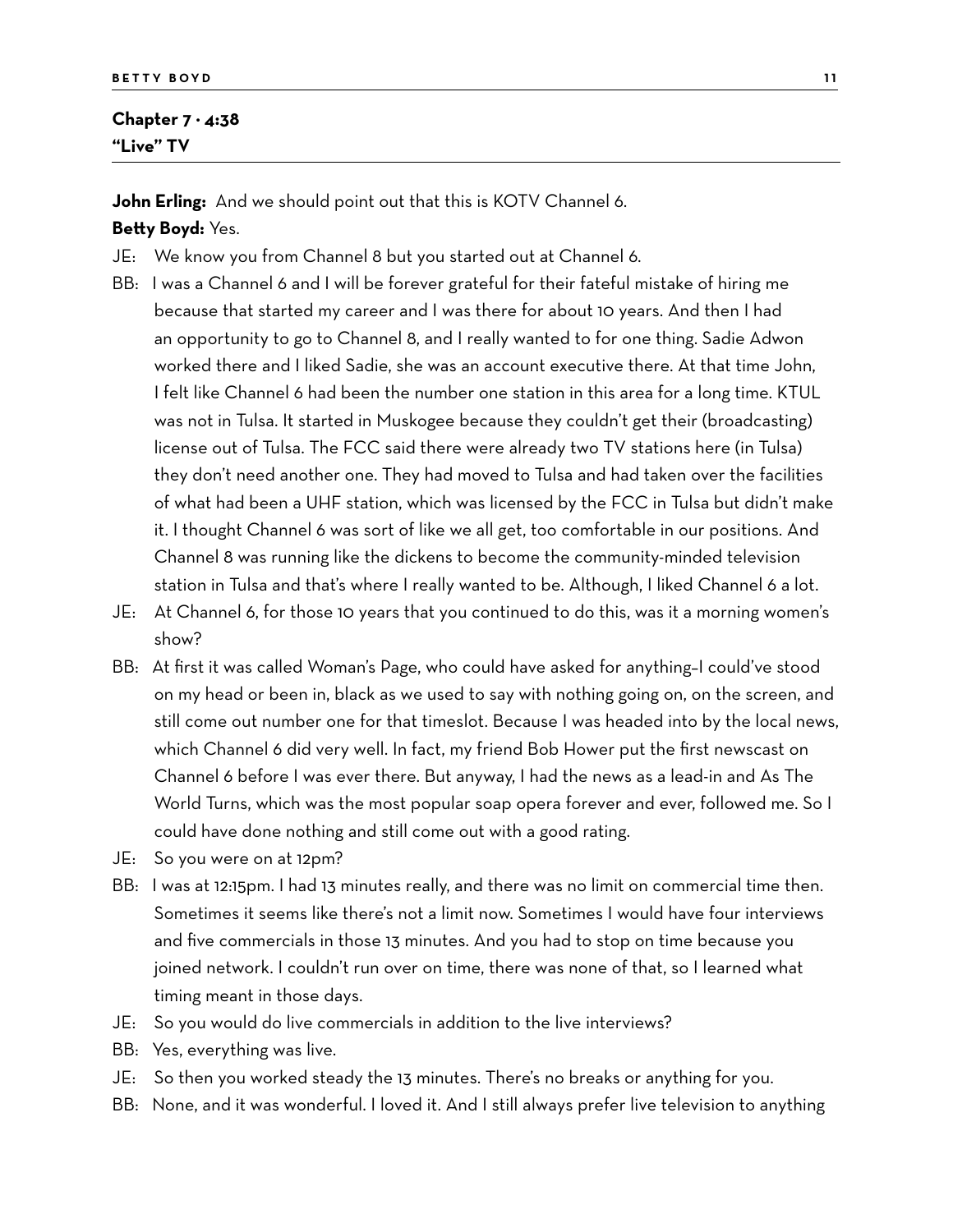else, even though tape covers up a multitude of mistakes. When it came in, and I think this happens to everybody, my attitude changed a little. Because in the back of my mind I was always thinking well, I could do it over. Well, even when I was going on vacation I taped my shows live and they ran those while I was gone. I had ended up doing taped commercials, but it does cover up your mistakes if you make them.

JE: Yes.

- BB: But, somehow or another, I liked the enthusiasm of live television. By the way, remember my aunt who did the Raytheon thing? She was my first guest on television. She was here in Tulsa on vacation because it was December and she had the month for Christmas and the holidays and so forth. And so I wanted her to come tell us about this marvelous microwave cooking, and she was my first guest.
- JE: Do you remember any faux pas or accidents or anything that might have happened during that time?
- BB: Not that day. I don't. All I remember about that day was shaking and pitching (throwing up) my breakfast, not during the show fortunately. And letting Aunt Margaret with her wonderful knowledge of radar range tell us about it.
- JE: So you did that show, did you do other shows on Channel 6?
- BB: Yes. I did a public information show always along with it that was played generally on a Saturday or a Sunday. I did other commercials. I did a live commercial following the weekend news on a Saturday night that was at 10:30pm and this was before tape mind you. It preceded wrestling, which went on live in the KOTV studios. So I would arrive at the studio at 10pm and do my 1-minute commercial for Nabisco. I remember selling vanilla wafers while the wrestling crowd was all over here (motioning) and then I would go home because we had no tape.

### **Chapter 8 − 3:13 Commercials**

**Betty Boyd:** But lots of weird things happened. I used to do the commercials for, they were called Mrs. Marshall's Pies then, it's called Bama Pies now, because it's Paula Marshall Chapman. Her father had the business at that time and they were called Mrs. Marshall's and I did the commercials for them live. And I remember one day, Paul, Mr. Marshall, brought the real pies down to be set up and they had to be kind of slanted or propped up from the back or they wouldn't show because cameras were not as versatile as they are these days, as you may remember, because you did a little early-day stuff up in the north land as I remember.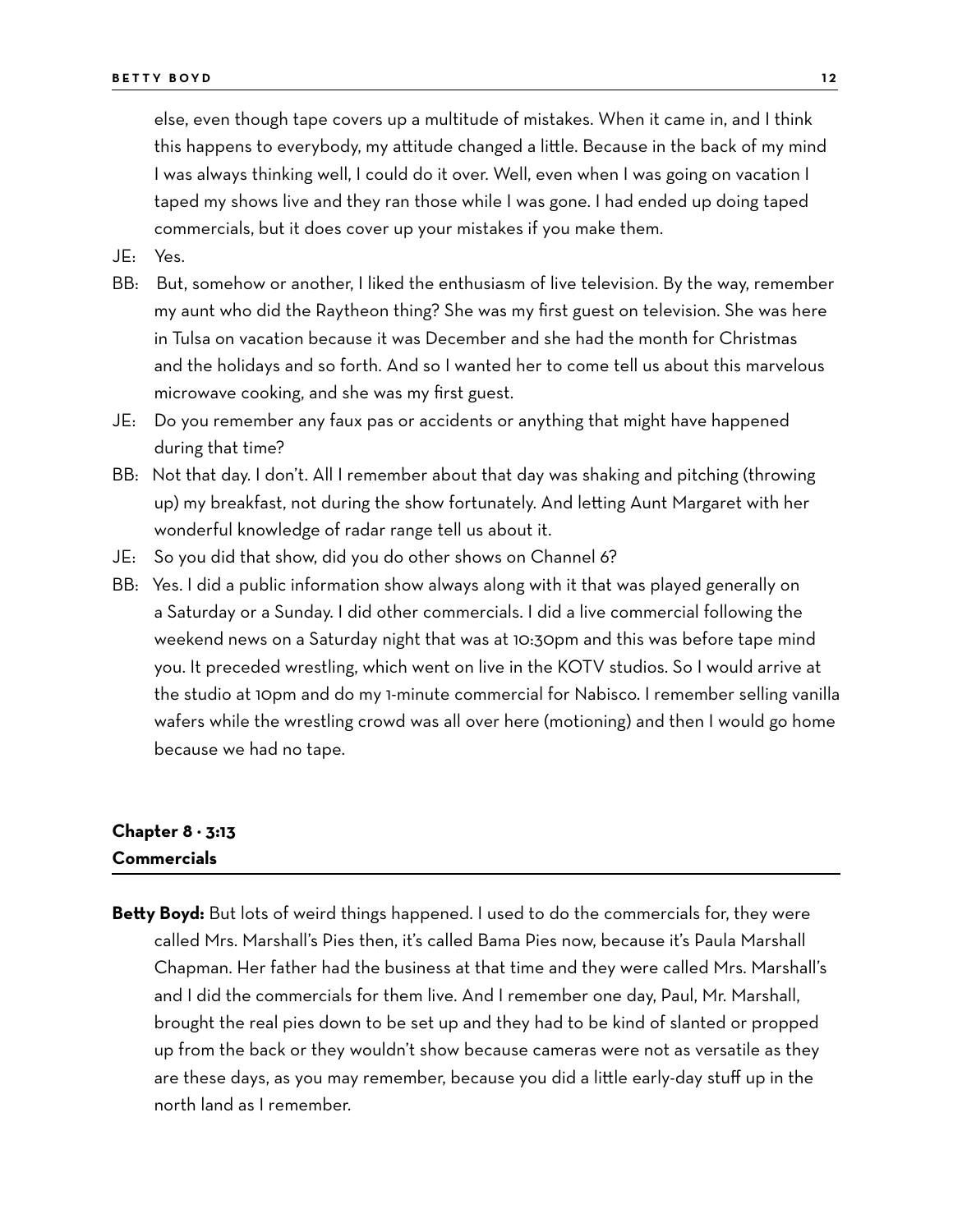#### **John Erling:** I did, yes.

- BB: Without a beard, (laughter) I can't believe that. But anyway, he had set these pies up and I just glanced out of the corner of my eye and the cherry pie, the filling was so good, and so full, that it broke out of the crust and it was running all over everywhere. (Laughter) That was kind of hard to deal with at the time. And then one day on a Sears commercial, I called them Froug's all through the thing. That was fun, and of course you can't take it back when you do it live.
- JE: Froug's was the name of another store.
- BB: Yes, it was the name of another local department store.
- JE: And you just happened to get Froug's on your mind?
- BB: Yes. And of course my coffee story is the funniest one. It didn't happen to me, but that was the funniest one along with the little lady that I had on my show at Channel 8 who was promoting the county fair, she was from Hulburt. She looked like Mary Poppins John, she was a sweet, little old lady about my age now I think probably, if anybody else got that old, I'm not sure. She had a little hat on and I am sure it must have had a little flower sticking out of the top. That I don't remember, but what I do remember is that she was promoting the fair by telling about her craft and so forth and she made rugs. And I said to her, on live television mind you, on camera, "How long have you been making rugs?" And she said, "Oh honey, I have been a hooker all of my life." (Laughter) Well, the camera started shaking. I could see on the monitor that the guys were just having a fit. They were coming unglued and I said, "Oh, yes, my mother taught me to be a hooker when I was just a little girl." (Laughter) So, we had funny things.
- JE: Did you start laughing?
- BB: I am sure I did.
- JE: She probably had no idea. You let it go. She probably had no idea what she was saying.
- BB: Oh no, I didn't say anything. In those days I never could have gotten away with saying what they say on television these days. I wouldn't want to. I learned early on you don't say anything anywhere close to a microphone or a television camera. And you don't make any gestures anywhere close to a television camera that you don't want to be seen all over the world. Even if you think it's not going out over the air, you don't know that.
- JE: That is right. You don't happen to remember a commercial that you could just jump into right now because you did it so many times?
- BB: Oh gosh, there were too many of them.
- JE: I understand.
- BB: But I became known as the Wilson gal for a while because I did the commercials for Wilson meats an awful lot. I remember those very well and Johnson wax products. It was when Pledge® was first coming to the market.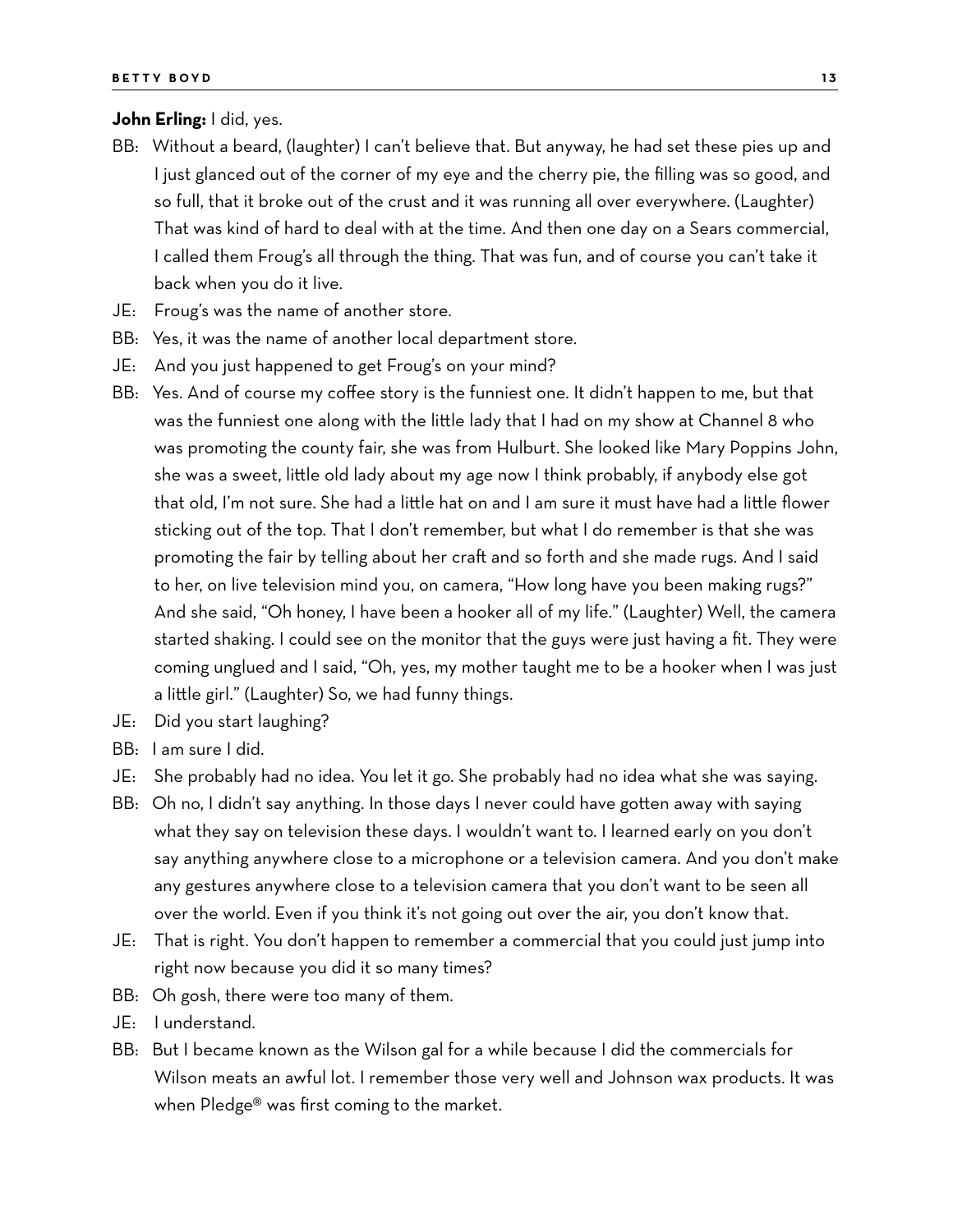### **Chapter 9 − 3:38 Shyness**

**John Erling:** Do you know what kind of money you made back then?

**Betty Boyd:** Very little and we had no retirement plans.

JE: But when you did these commercials, you weren't paid for the commercials were you? BB: No.

- JE: You got a salary?
- BB: I got paid about \$25 each for doing the commercials. But we didn't get residuals. It could run for six years and you would never get a residual off of it running. I'm not sure what happens today. I still make a few television commercials and I don't get residuals today and I don't get paid very much today. If it's for a charity or an eleemosynary organization as we in the business say, I don't charge them anything, I just do them. I mean this is my contribution.
- JE: Sure.
- BB: I love to tell teenagers to volunteer. It looks good on a resume. I volunteered for the March of Dimes and I got the best job anybody who had been part of the wall all of her life (could have) I really did. I didn't have any problem with that, that's just the way I grew up. I was timid and quiet.
- JE: It's hard to believe that you Betty Boyd were ever timid and quiet.
- BB: (Giggle) I am still bashful.
- JE: It's shyness that you probably have. I think a lot of performers probably have that. They are shy one-on-one. I understand what you are talking about.
- BB: I am sure you do, because you are a wonderful performer and always have been.
- JE: Well, thank you.
- BB: You carried on quite a tradition. You know a lot of our people in television came from radio. We had a show called Hi Neighbor that I was on at Channel 6 with Lewis Meyer. That was my only radio appearance as I remember was when he was on his show when he was on KTUL radio, Down Boulder on the Park. Sid Lasher did a garden bit. Reba Adams did the ONG cooking bit and I did the rest, whatever it was. I did the commercials and we generally had a community guest and the show was called Hi Neighbor. And I did a show called Plan for Action that was really a 30-minute public service type of show.
- JE: Were these all at Channel 6 or Channel 8, or maybe a combination of both?
- BB: It was a combination, really.
- JE: Was there another one called Boyd's Eye View?
- BB: Yes, that was on Channel 8.
- JE: All right.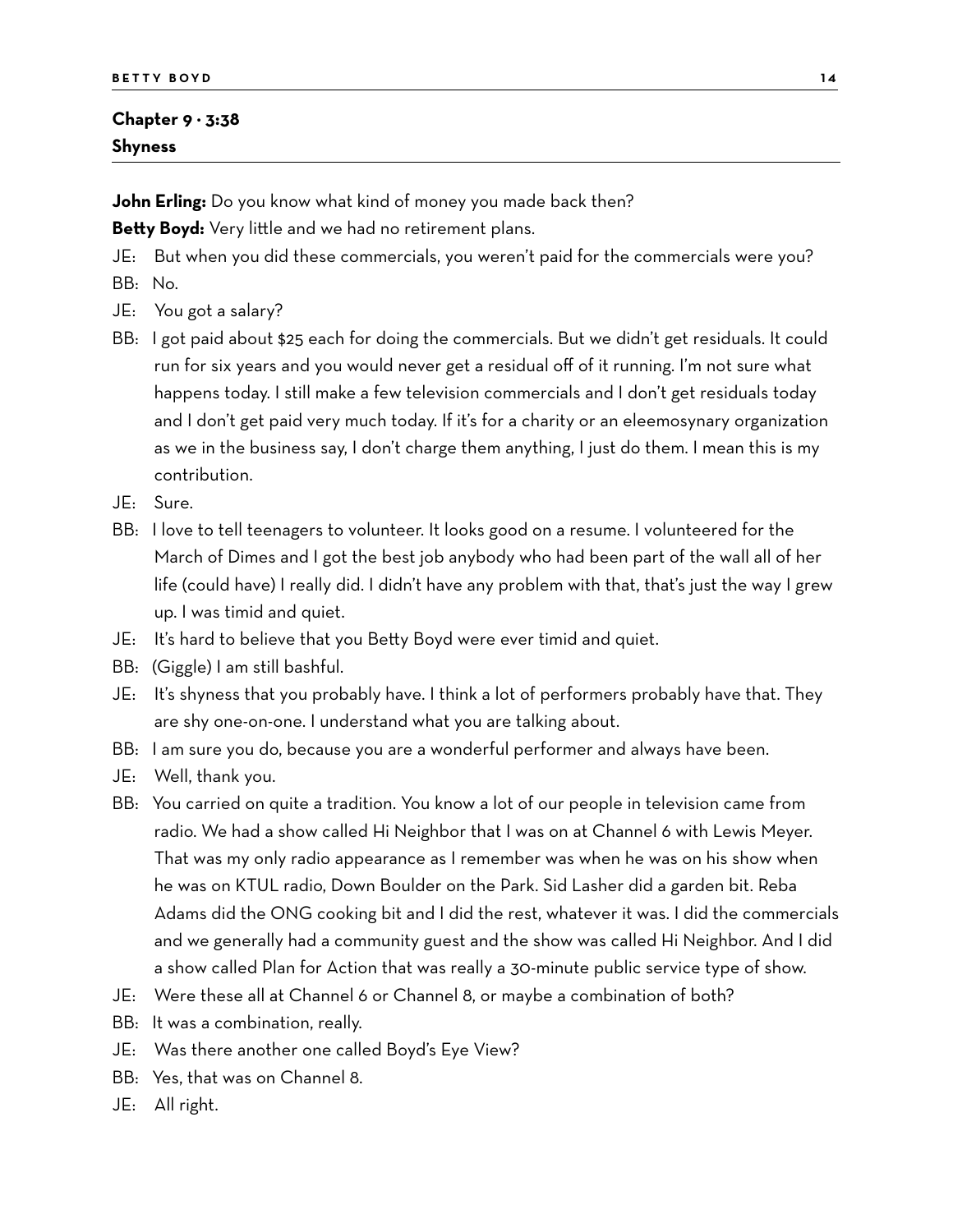- BB: When I moved to Channel 8, my show had become known as The Betty Boyd Show at Channel 6 and was not really The Women's Page after I had been there several years. When I went to Channel 8, it started out as The Betty Boyd Show. Then it became for some unknown reason Boyd's Eye View and then we also did Plan For Action up there.
- JE: Was that a tough thing to go into the manager at Channel 6 and talk to him? Who was the manager at the time and you just tell him, "I want to leave?"
- BB: George Stevens. I found him on the golf course (laughter) because I wanted to let him know right away. Along with my bashfulness, I wrote him a nice letter and handed it to him. I didn't want it to just go through the mail. I told him that I had a better opportunity and he tried to get me to stay and I did stay. I didn't start until March and I was offered the job at Channel 8 the September before. He wanted me to stay through the fall sweeps (ratings) and through the January ratings sweeps. I agreed to do that, but not to stay forever.
- JE: Was this 1965?
- BB: Well, it was in the fall of 1964 when I was offered the job and I went to work in March of 1965 at Channel 8.
- JE: So then you had programs like AM Oklahoma?
- BB: AM Oklahoma which is the predecessor to Good Morning Oklahoma which is like Good Morning America. In fact, that's what we called it Good Morning Oklahoma, because we were on the air ahead of Good Morning America.

### **Chapter 10 − 7:30 John Clark**

- **John Erling:** Can you just throw out names of people that might have come to you either there at Channel 6 that you might have worked with? Who was doing news at Channel 6?
- **Betty Boyd:** Oh, sure, you bet. We had a whole string of ex-radio people who came to work at Channel 6 because this is where they got their training, was in radio. Let me tell you something funny about you radio guys. I mean, I thought it was funny. We had overhead boom mikes then. The camera did not zoom. They had to move it physically backwards if they wanted a wider shot and a radioman would always start leaning toward that camera which was moving away thinking he had to yell. The boom mike was right here (motions) but his media was going away. He had been used to this microphone right in front of him. They started out generally on the Noon news so I got to know all of them rather well and then they graduated up to the big-time evening news. Clayton Vaughn, Bob Losure,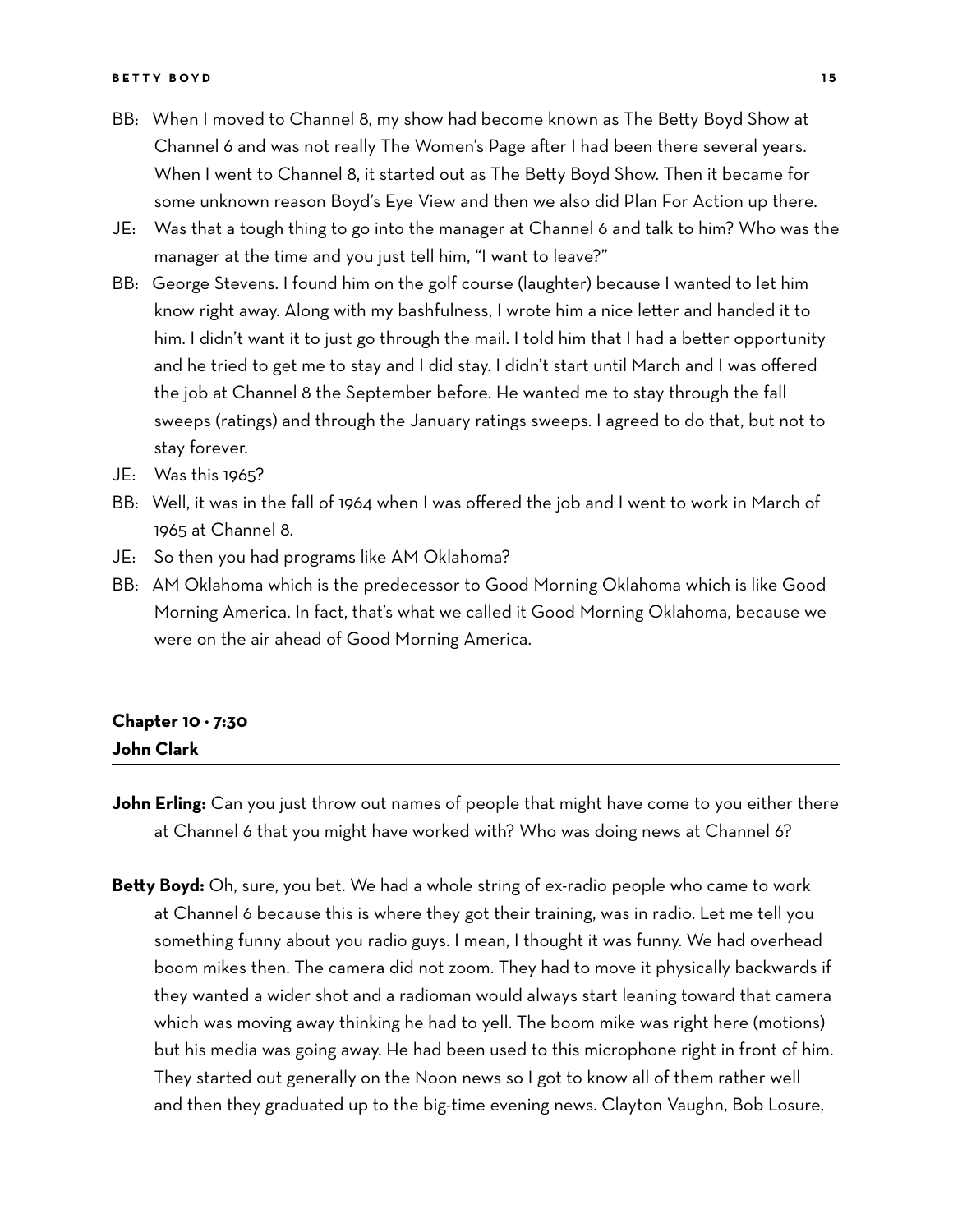Tuck Stadler, whose ears stood out so we taped them back with adhesive tape. When the announcer in the booth said at the end of the show, "Portion's of Tuck Stadler's newscast on tape" we all died laughing because we knew where the tape was, it was on his ears, but we were using videotape by then.

- JE: Sports or weather guys?
- BB: Hal O'Halloran, Mack Creager for sports. Cy Tuma who was on everybody's television show. He started out on KVOO radio and then he worked at Channel 2 for a while and he worked at Channel 6 for a while and he was at Channel 8 when I went out there. In the meantime he had run for mayor and he didn't win and I think he was glad. (Laughter.)
- JE: Tell us what Cy did there?
- BB: Cy Tuma was on the news. He didn't ever make the evening anchor spot, but he was on the news at Noon and did various other spots. Cy had polio when he was 18 months old and he was quite impaired, much more so than my husband Bill. Because he was a child and he wasn't through growing his muscles. Bill was an adult with polio and was grown up. These people all came, and Jim Hartz, all of these people started in radio. Bob Hower put the first locally originated newscast on Channel 6 and he was also the sportsman and the weatherman by the way. He was multiple everything at that time. This was in 1949 or 1950, I've forgotten. He was a student at TU so he did not come out of radio. He came out of the communications school at the University of Tulsa. He was so good looking and he had a nice voice and he was in communications, so they picked him to do this first newscast. Then he later, as you know, came back to Channel 8.
- JE: Some of the people at Channel 8, like John Chick, talk about him.
- BB: Today, wherever I go and it doesn't matter, I still do a lot of public speaking, people in small towns and big towns, it doesn't matter, somebody sooner or later says, "Oh, I remember John Chick." John will never be forgotten and he died a number of years ago. He was off of television for his health problems for quite a long time before he died. His show, at first, of course was Mr. Zing and Tuffy. When I went out to Channel 8 he had that show. It was a great kid's show and John could remember every child's first name, not their full name, but their first name. He would talk to them for a few minutes before the show, which is something by the way that I never did. Because if I talked to a guest in the lobby and then got on live on the show with them and asked them a question they would say, "Well, I've already told you that." Well, they had told me that in the lobby, so I didn't do that. But John wanted to know these multiple children that were on his show. And he could remember, he had a photographic memory. I swear he did, because he could remember every child's first name that was on that show. And Shaggy Dog was Tom Ledbetter and A. Wayne Johnson. I had a director that used to play with Johnnie Lee Wills band who was down at Channel 6 whose name was Wayne Johnson, but this Wayne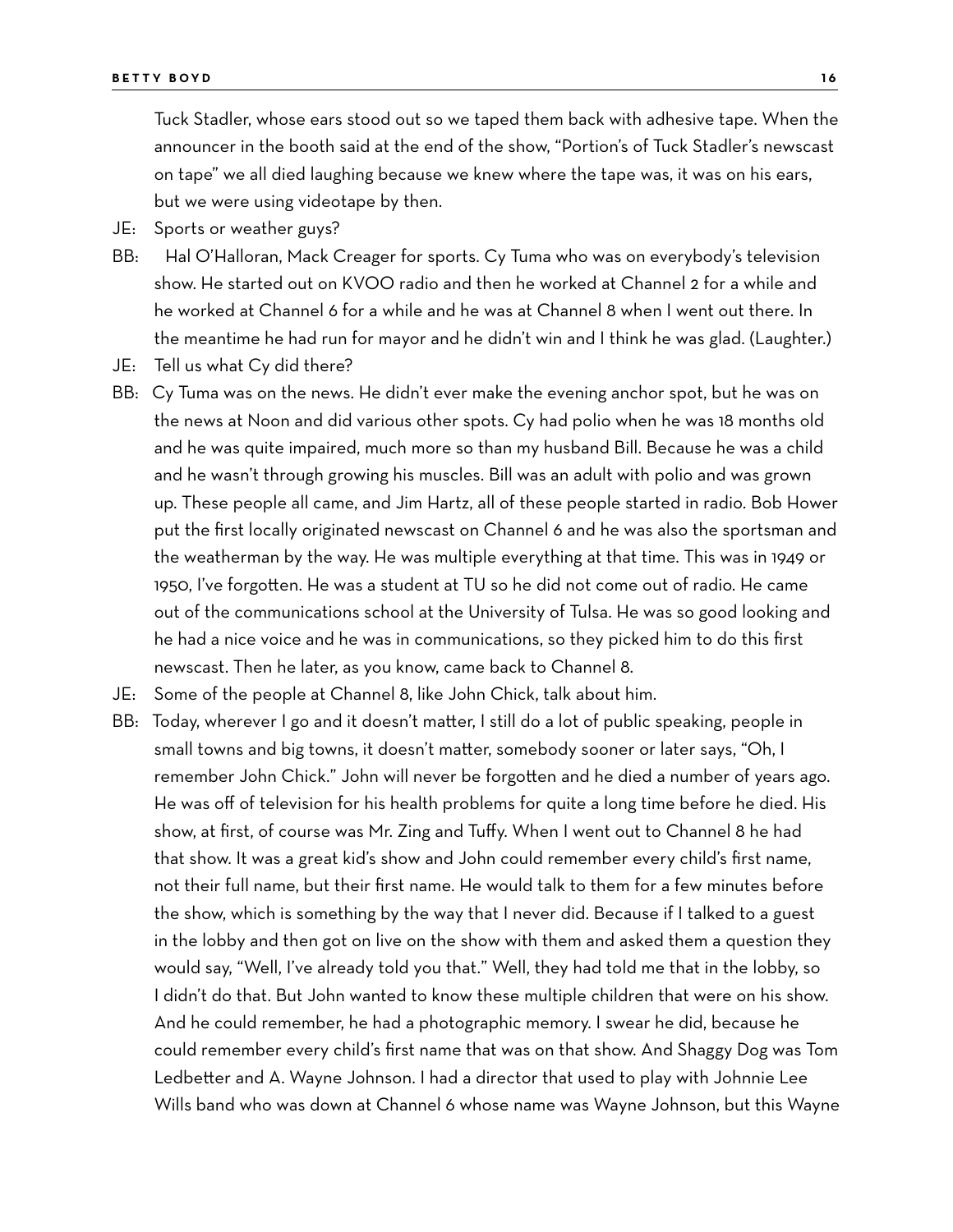Johnson at Channel 8 was a character called Tuffy and they had Shaggy Dog and then Al Clauser, who was really the originator of western swing on the radio here in Tulsa. When John stopped that show, or the station stopped it really and swapped it for Uncle Zeb, Carl Bartholomew also a wonderful, wonderful man.

- JE: John also hosted The John Chick Show?
- BB: When he quit doing the children's show, they didn't want him to go away, they were just going to swap shows. He had The John Chick Show. He was the host of this western music show, which was on at maybe 6am or 6:30am. Because I was eventually involved in a news and public information show that came on at 5 in the morning and it had a farm bent to it because we gave the farm forecast and the outlook for the crops and all that. I didn't, but Gene Wheatley did that. But John had on these awful (laugh) it was all local talent. Some of them were really good and some of them really weren't. But John enjoyed them all and hosted them all beautifully. They were all just wonderful people. He amazed the ABC executives who came down to find out why we weren't carrying the first hour of Good Morning America, which was their brand new baby at that time. We said, "Come look at what we are putting on." They said, "We know what you are putting on, it's a silly local western show." Well, John outdid them. John out-rated everything they could ever come up with on Good Morning America first hour. He was just a magic man on television and people have never, ever forgotten that man. Usually, when we are off the air for a while somebody will ask about us, but not everybody. But I really never go anywhere John that somebody doesn't bring up John Chick in a favorable way.
- JE: Yes. It's been 35 or 40 years since he's been gone?
- BB: Yes, I have forgotten how long ago he died.
- JE: He came from radio.
- BB: Yes, in fact he was up at your old stomping grounds at KRMG and he got mad at the station and got offered a job in Oklahoma City. And he and the then station manager, not Ken Greenwood, a predecessor of his who shall remain nameless, threatened to fire anybody who played a certain song. They were playing records. John had told him he was leaving because this man was not pleasant to work for evidently. I never did work for him, so I don't know, but that was the word anyway. So John decided that he was going to take the job in Oklahoma City and instead of writing a letter like I did to Mr. Stevens, he just put this record on that his manager didn't like and walked out the door. And that record just kept playing over and over (laughter) and he went to work in Oklahoma City. But he did work at KRMG for quite a while. Then we captured him somehow or another.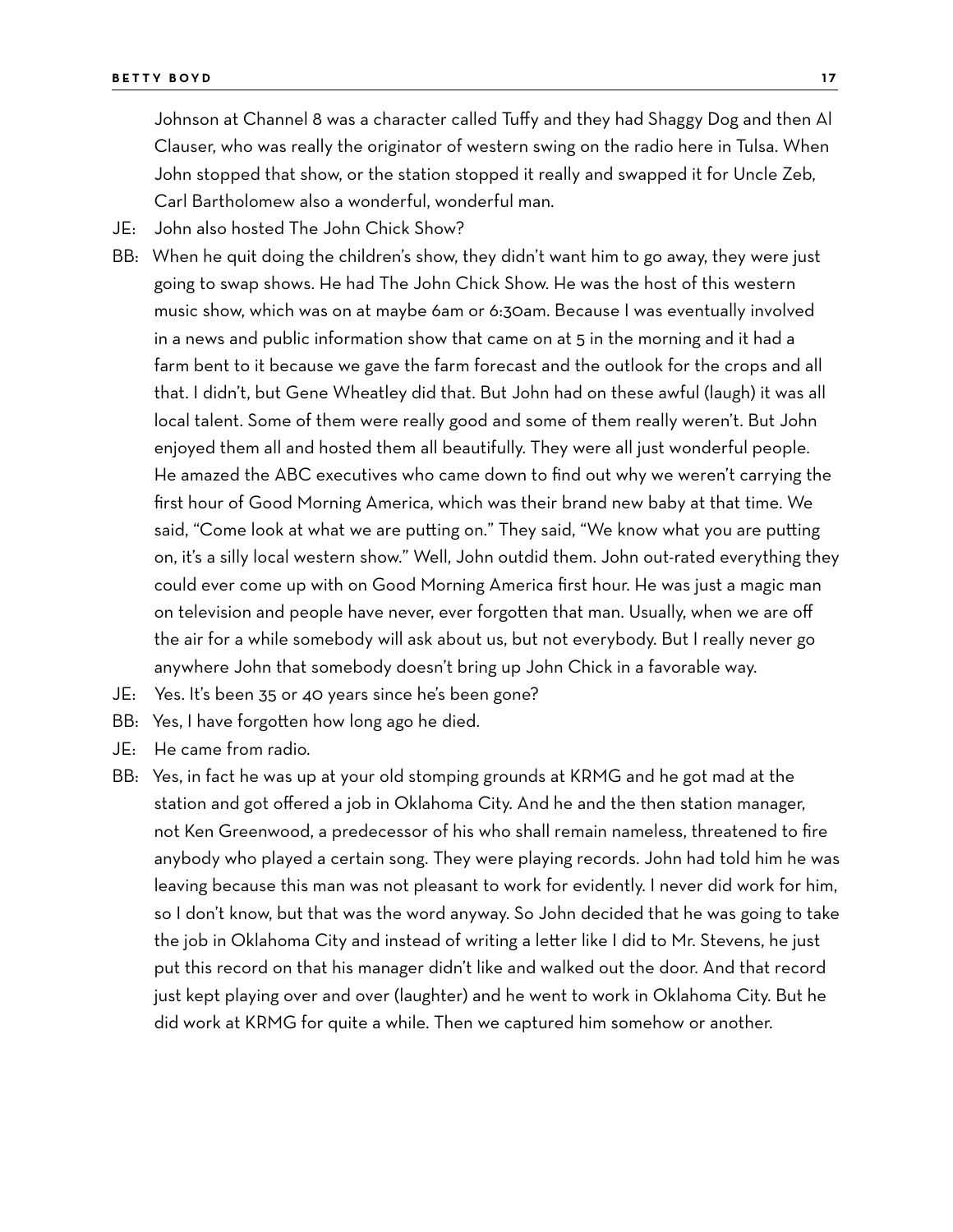#### **Chapter 11 − 7:50**

#### **Bob Hower**

**John Erling:** Then Uncle Zeb's Cartoon Camp that Carl Bartholomew hosted…

- **Betty Boyd:** Yes, he used to say, "I'll be looking for you!" Carl came to us from the business field. He came to Channel 8 as a cameraman, but he came out of business. He was vice president of the company here in Tulsa that fell apart when he had married the boss's daughter, and they "unmarried" so he left. He came to work for Channel 8 as a floor man first, and then the cameraman then he was Uncle Zeb. He was extremely successful at that and did a good job. It was different than John Chick's kiddos show. They both were excellent, but I really don't think Carl had any formal training to do all this. I think he could just do it, and he did.
- JE: He became a promotion person there too didn't he?
- BB: Yes, he did. He had wonderful ideas. We didn't have a promotion manager for a while at Channel 8, so with the help of the promotion manager from Little Rock, the station was also owned by Mr. Leake at that time. So with the help of that man, they decided that I could be the promotion manager and fill in until they hired somebody. Well, fortunately for me it didn't have to last too long, although we did do badly then. But they discovered Carl had a bent, he was working at the station then. He's the one that came up with "8's The Place!" as the theme, and did all of the wonderful things with Don Woods falling off the horse. It was so successful that they kept it. That was a boo-boo that turned out well.
- JE: 8's The Place! And then I think you promoted The News Guys as another promotion that you had for Channel 8?
- BB: Yes, it was also based on the 8's The Place! theme.
- JE: Okay. But you mentioned Don Woods and that's the first time that we've talked about him. Talk to us about Don Woods.
- BB: He drew "Gusty" (a weather-inspired cartoon) that was his main thing.
- JE: And he was the weather guy?
- BB: Don was strictly a weatherman and should have been. He was a good weatherman and Gusty was a good gimmick for him, which he still holds onto and he still does some things. I don't see Don very often, he's still around but I don't see Don very often. He came from radio in Wichita.
- JE: But then Bob Hower came to Channel 8?
- BB: Yes.
- JE: Where did he come from?
- BB: Chicago, but he had been in San Diego. When he left Tulsa after his little stint with Channel 6 early on, he did no more television in Tulsa. And I don't really know what year he went. Here again, I need to have my little book that I wrote about all of these folks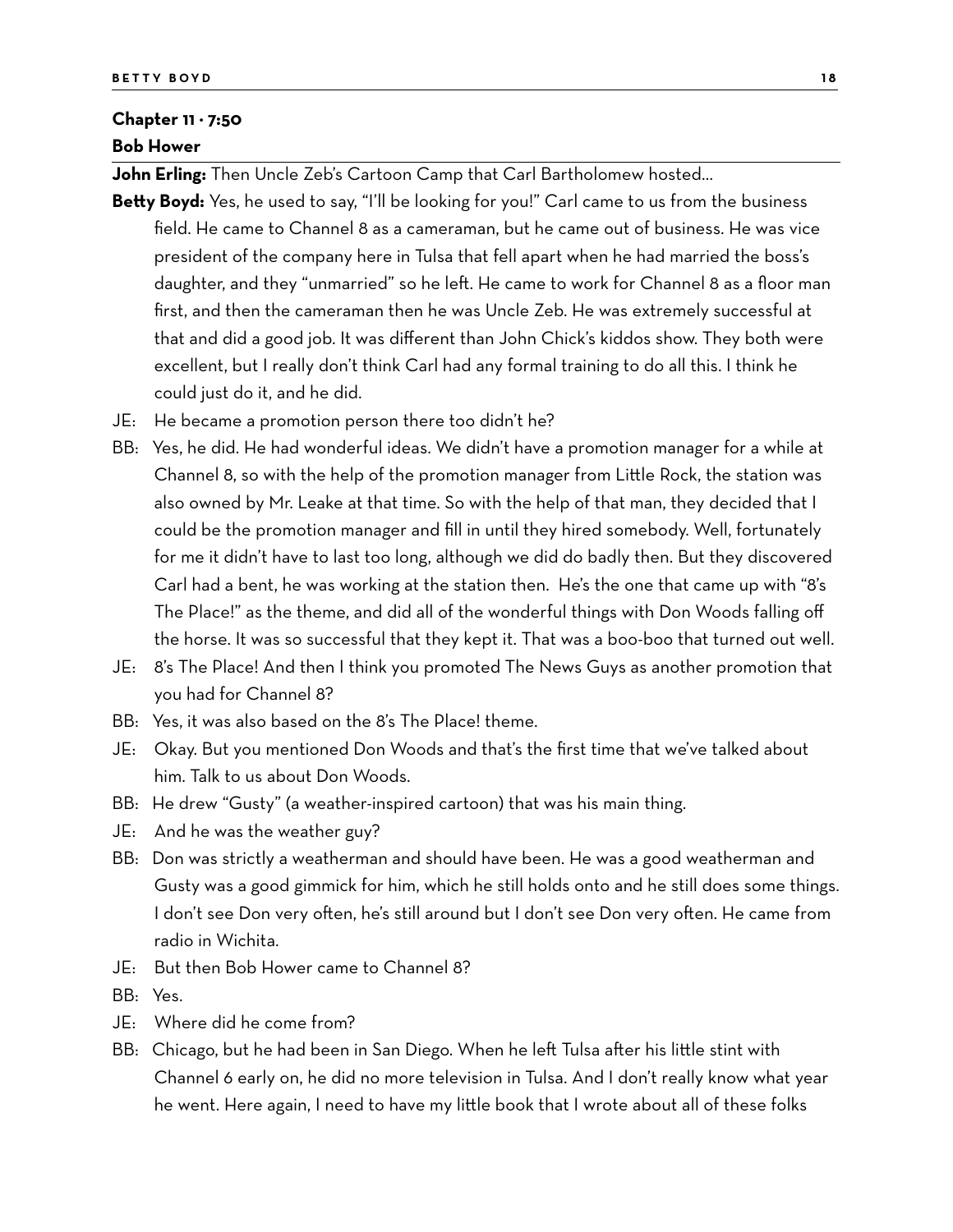#### JE: Yes.

- BB: He went to San Diego and worked there very successfully. In fact, he worked with all of the "big folks" who loved to go to San Diego and Cardiff-by-the-Sea and all of these places out there. I think his main claim to fame though was that he fired Raquel Welch one day in a moment of madness. (Laughter)
- JE: She was a performer at the TV station?
- BB: Yes.
- JE: And he fired her?
- BB: Yes, I don't know why, I didn't ask. But then he went to Chicago. He was a program director in Chicago and our station manager hired him to come down here to Tulsa as our program director. Not as our on-the- air person, but as Channel 8's program director. His love of really being in front of the microphone came out in him. It was obvious that he would make a very acceptable newsman, which he did. I might say that he was lucky, I know Bob well enough to say this, because Bob and I started junior high together, so we have been friends for a very long time. He was lucky because his first co-anchor, when he became an on-the-air news anchor for Channel 8 was Barbara Allen, who I consider to be the best woman that Tulsa ever had on television. She was good when she started and she was excellent when she finished. She never stopped growing. She was wonderful. And the one thing Bob had trouble doing at first was ad-libbing, which kind of surprised me because he had hosted a show kind of like Dance Party here in Tulsa, out in San Diego and I'm sure it took a lot of ad-libbing. I was amazed at Bob Hope when I interviewed him one time because he was going to be here for the golf tournament. He wanted to do the interview, but his answers were "yes," "no," "no," "yes." And I had to ask him something that he couldn't answer with yes or no in the first place. I got him to talk about his grandchildren, and then he opened up. But without somebody to write that script, a lot of news folks don't time well nor do they ad-lib well, because they don't ever do it. They read what's written for them. And Bob had a little difficulty, occasionally in live television, even if it's news with a script you have to throw in an ad-lib to cover a "little technical difficulty that we're having at the moment and will have it for you later" type of thing. Bob was a well-liked anchor here, and he was happy to give up his program directorship to go on the air live and he enjoyed it.
- JE: He had the Waiting Child segment?
- BB: Oh, I'll tell you what. He wrote the words to that song which they don't use anymore, but I wish they did. Because you talk about something that is a heart-throbber. Bob wrote the words and Oleta Adams wrote the music and sang it. They used to use that and I wish they still would, because the words to it are a real grabber. Of course that feature is still going, and this was not his idea. Waiting Child was already in Oklahoma City as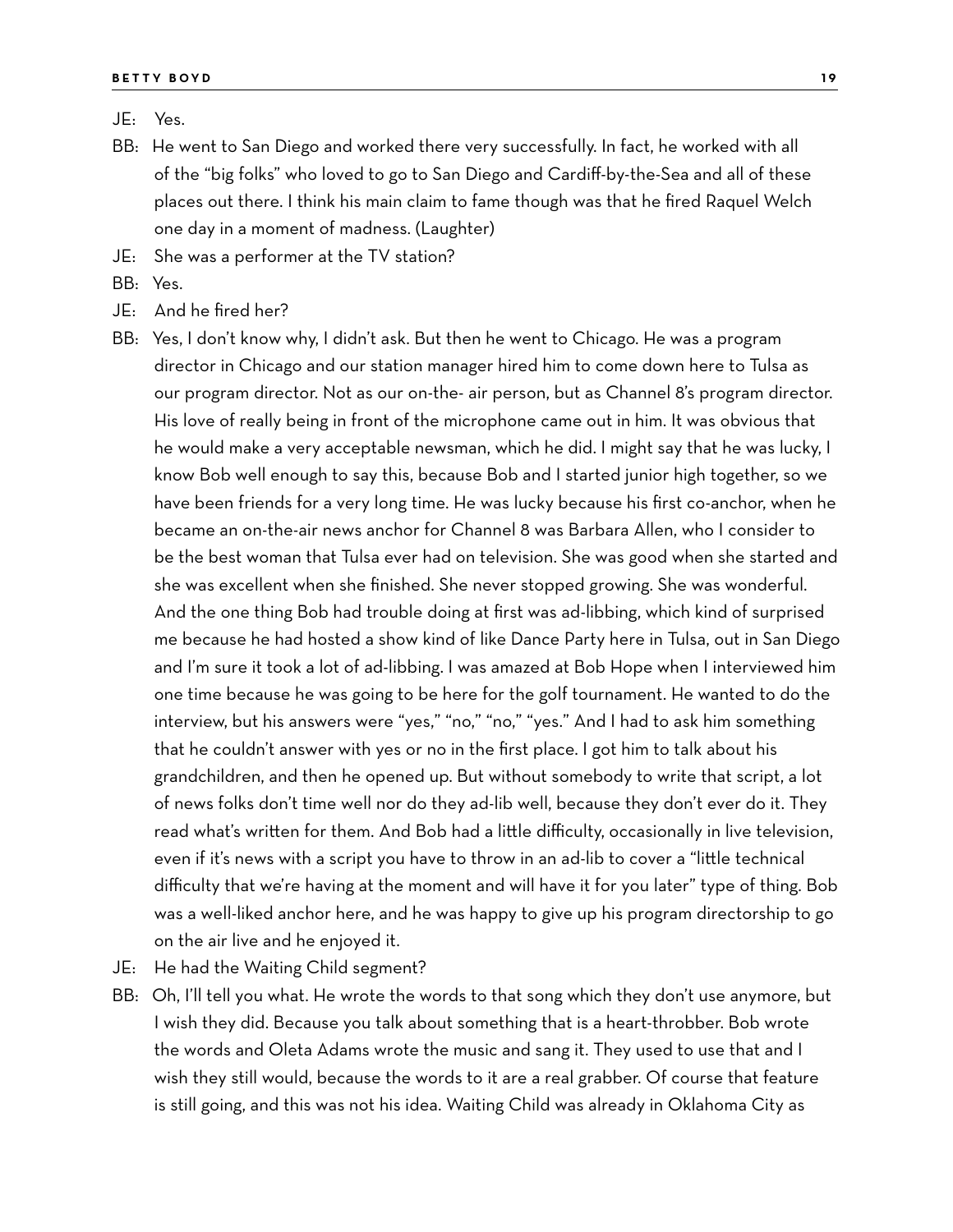Wednesday's Child and in several other markets as Monday's Child or Tuesday's Child. When they asked him if he would like to do that in Tulsa, he decided to change it into Waiting Child and he wrote the words to that song.

- JE: And you might briefly tell them what The Waiting Child was.
- BB: The Waiting Child has remained on the air. Carole Lambert does it these days. It was, and is, a cooperative effort with DHS to place difficult to place children for adoption. And when I say difficult, I mean most people want to adopt a baby. There are lots of babies around for adoption. Most people want to adopt, certainly if they're going to adopt, a child that's older–one without any physical or mental disabilities. Most people want to adopt somebody that looks pretty much like they do. And there are a lot of other children who need homes. So the Department of Human Services has these children who are adoptable and they would tell all about them. Bob told and Carole tells and the DHS certainly tells anybody interested in adopting them what these children's difficulties are if they have any, and some of them do. Some of them (difficulties) are kind of obvious and some of them are not. But, the adoption rate has been fantastic among these children who are taken by first Bob, and now Carole, to someplace where they want to go. They'll take a girl for instance to get a manicure and pedicure if she's interested in beauty shop stuff. They will take a boy out to a baseball game or a sports shop. "What do you like to do?" "Oh, I like the outdoors." Or they will take them to the zoo. If the child really wants to be adopted into a family with other children, they tell that kind of information. If the child would do better as an only child, they tell that. It's just exposing the public to adoptable children who otherwise would not have someone to call mom and dad.
- JE: There have to be thousands and thousands of children who were placed through that program who are living…
- BB: Yes, that's correct. I don't know how many here. I wish I did. I should call and ask sometime. DHS probably could tell me right off the bat.

## **Chapter 12 − 8:23 The People**

**John Erling:** Other names at Channel 8? Chris Lincoln was sports?

**Betty Boyd:** I was at Channel 8 when he came. As you may remember, Hal O'Halloran preceded him in that job. Chris Lincoln was doing radio at the University of Missouri. He had applied for the job at Channel 8 but he was considered much too big, too heavy. Of course, I don't know what he weighed when he first came to Channel 8 but probably at least 350 pounds. He's tall anyway, and he lost tons of weight in order to get the job at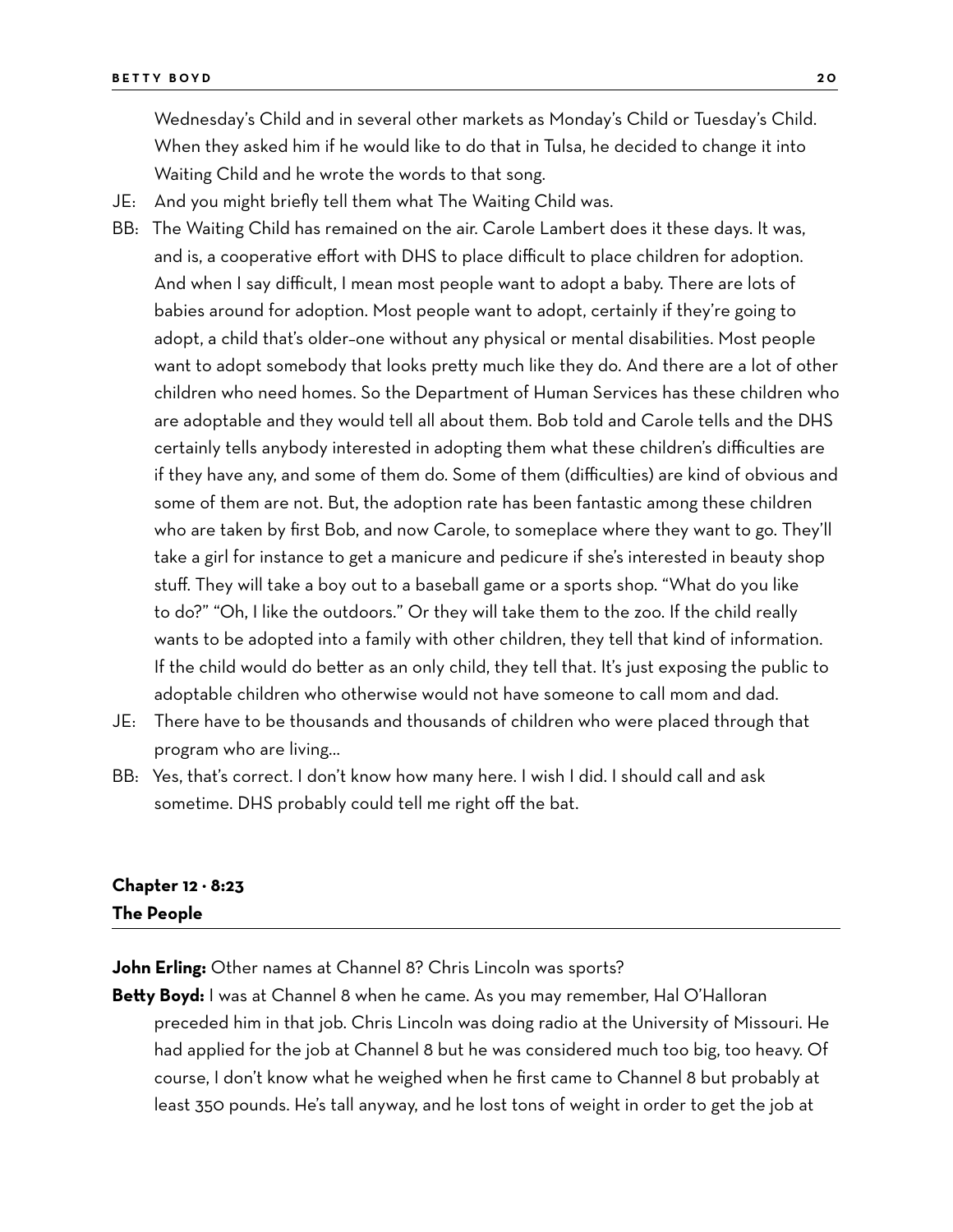Channel 8, but he was still a big man and he still is a large-boned and tall man. But he was a wonderful addition to the staff and then he quit to go into business for himself, and now he's back there, (at Channel 8) looking pretty much the same except he looks thin in the face, which always startles me. He was a wonderful addition to the Channel 8 staff. For some reason, to me, all three stations here attract the best of the best. Well, there are more than three now, with Fox. But, they all attract the best of the best. We are a market that's a steppingstone. You really can't get a job at one of the Tulsa television stations unless you have worked in television in another market, you just really can't. And of course now you have to have a college degree, which I did not have. I would probably never be hired today. Besides that, my hair is gray. (Laughter) I think here all of the stations have an ability to attract talent, but because we are a middle-sized market, so people go away too. When they get too good, either they go away on their own, or somebody hires them away because a competing station here has sent them a demo tape and says you really ought to look at this guy or gal because they are good. Tulsa has an amazing ability to attract good talent.

- JE: When did you decide to retire from broadcasting?
- BB: Well, I thought 25 years was long enough for one thing. I'm kind of a stay-putter. I've only lived in three houses in my life, all right here in Tulsa. The one I was born in, married and lived in for a long time, saw my first television in. I saw it from across the street, because we didn't have television then, but the people across the street did. On nice warm evenings they would leave their front door open where we could see it and listen to it on a radio. We can't anymore, but we could hear Channel 6 on the radio then. Anyway, I'm a stay-putter, except I thought, you know, there's something else out there that I'd like to do. I love television, I still do. I still love to do commercials and I am flattered as heck when somebody asks me to do one these days and I still do some. But I had the opportunity because the public relations director out at Tulsa Technology Center retired. And I had told then superintendent Joe Lemley, "If she ever retires I want to apply for that job." I still have the old writing bug inside of me. I really wasn't doing any writing in television except I did a lot of writing up here (in her head) because I did a lot of ad-lib, live commercials. They would just give me the facts and I would do what they wanted me to end up saying. But I had the writing bug, so I applied for the job and got it out at Tulsa Technology Center. So I left television on my own. If I had been fired, I would miss it. People ask me that all the time, "Don't you miss television?" No, not really. Of course I still do some of it. But I wanted to do this other thing, so I did that for 10 years.
- JE: What year did you retire?
- BB: 1980.
- JE: 1980 and you'd been in television 25 years you said?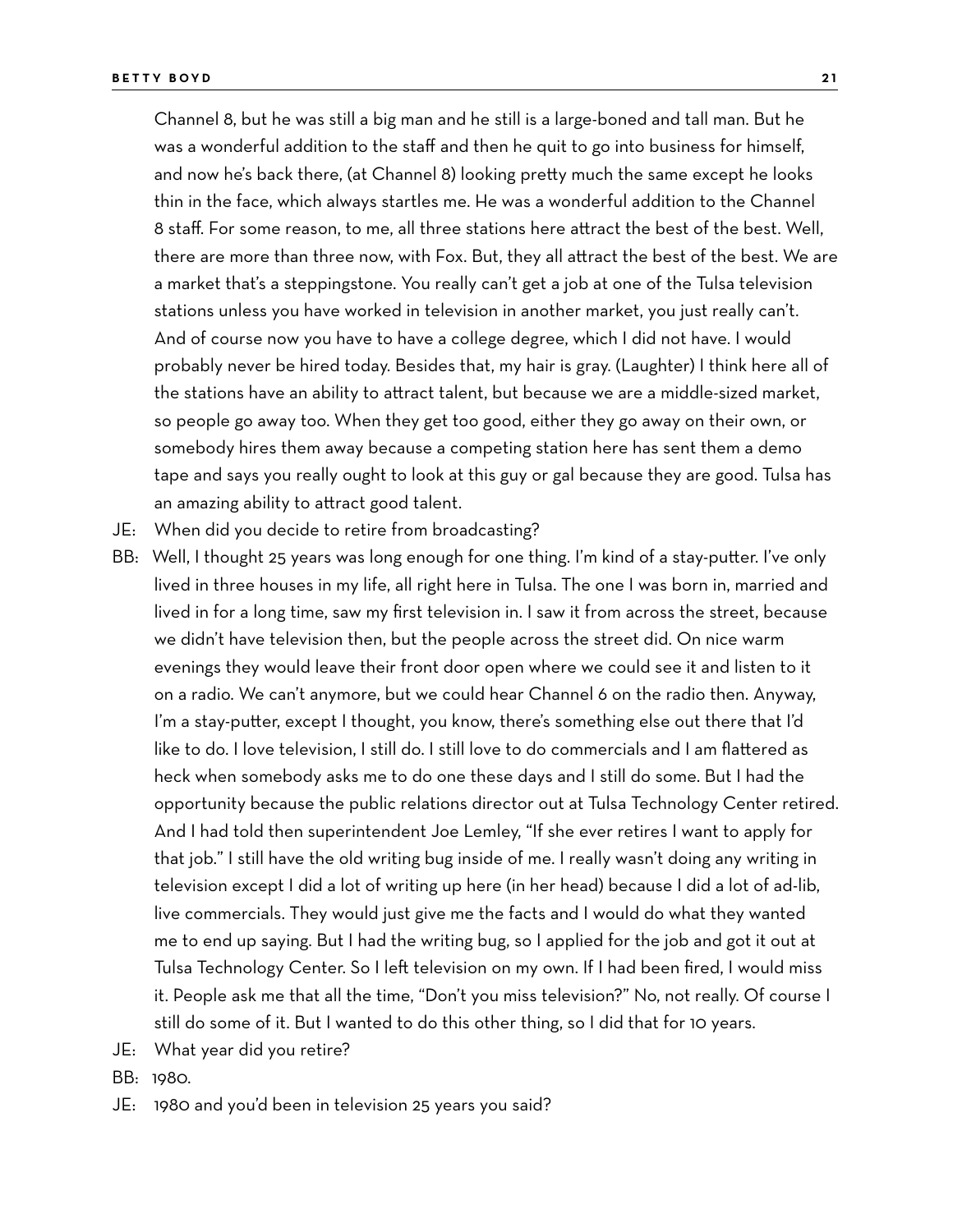- BB: I had been in television 25 years and so in 1980 I went to Tulsa Technology Center.
- JE: What part of your broadcast career gave you the greatest satisfaction? Was there some promotion you did…or what made you feel good about what you did? Anything special?
- BB: The people I had on the show, and I mean the local people. Now, I did get to do lots of things, I won't kid you. I enjoyed every one of them. I enjoyed landing on and taking off from an aircraft carrier. I loved that. Who would have ever thought that a little girl from the wrong side of the tracks would get to do something like that? Who would have ever thought that I would get to have tea in the White House with the president and his wife?
- JE: Which president?
- BB: A couple of them, Lyndon Johnson and the one that got impeached. (Laughter).
- JE: Richard Nixon.
- BB: Nixon.
- JE: And how did you get to do that?
- BB: Well, because I was in television. I was invited to be on this 30-member committee called Women in the Services. What we did involved women in the military. There were only 30 of us and you could only serve three years. They can only have two people serve from each state as a maximum and you could stay three years. I guess because I was in television, I was chosen from Oklahoma to do that by the Defense Department, because I worked with the Defense Department. We would have meetings at military bases of all of the services. We always started in Washington, D.C. and then they would take us by plane usually, depending on where it was, to an Army base or a Marine base or a Navy base or whatever for the rest of our meetings. So we always had the big gatherings in Washington, D.C. Part of it was at the White House of course and part of it was at the home of the Secretary of Defense, whoever that happened to be at the time. Clark Clifford comes to mind immediately. We really got to know all of the higher-ups in the military. As a matter of fact, during my three years John, we made it possible for women to become field grade officers. That means generals or admirals. Before that, women could not do that. The billets were there but Congress wasn't filling them. So I do know personally, and got to know very well, the first female Air Force general, the first female Army general, the first female Army nurse general, the first admiral in the Navy and the Marines. It was wonderful.
- JE: Any highlights from having tea with Lyndon Johnson or Richard Nixon? Any reflection on what they said? Or did anything happen?
- BB: Not particularly, except for a little girl from the country…Tulsa has never been a little town. Even though I told you I was born in 1924, it was not tiny then. I think the population was over 100,000 then, so it wasn't tiny. I probably had my jaw dropped, but I enjoyed the very friendly atmosphere from both of these people and their wives. I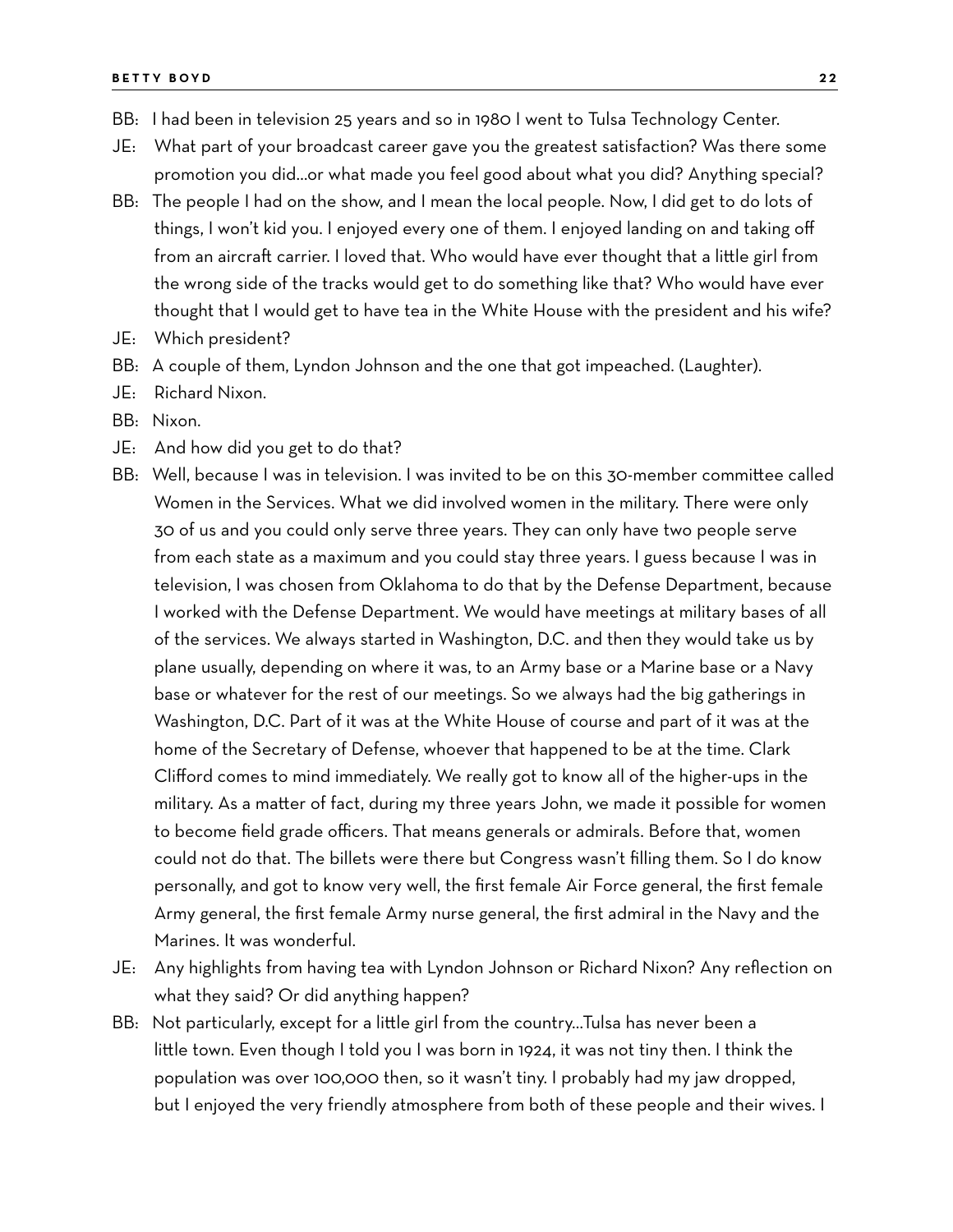truly did. They're just folks like the rest of us. And that probably sparked my interest in politics, which I had never had. Which became obviously quite an interest to me later. But here again I was serving the people and it's the people that I had on my television shows. But it's not the big stars, because I got to go to Hollywood lots of times for movie premieres and interview the stars on the set and stuff. They were fine and I enjoyed that, I won't tell you I didn't, I did. I enjoyed that a lot. But, I got to go overseas. I got to go on a press trip to Morocco and a press trip to France. Yes, I enjoyed all of these things, but really it was the people from northeastern Oklahoma that I really loved talking to. I felt like I was really helping them somehow. I hope I did, I tried to.

- JE: Because they came on−
- BB: Advertising something that they were interested in, something that was going to help somebody. They were going to do the helping, not me. I was just their platform, but I loved doing that. The people that I got to meet from around here and from abroad, anywhere. I call California abroad, so. (Laughter) It was just wonderful, actually. That's what I enjoyed most about my television days, contact with the people and the confidence sponsors had in me to hand me a fact sheet and say, "Do our commercial." That was very, very gratifying and I enjoyed that. As you say, it did let me do a little bit of my writing, because I would write it in my head. I didn't write it down, but I would write it in my head from what they just handed me.

### **Chapter 13 −1:53 Hollywood**

- **John Erling:** You said you were in Hollywood, was there any outstanding interview or something that happened with some name out there that we might know?
- **Betty Boyd:** Oh yes. In fact, one of the wonderful, perceptive things that happened to me, we were interviewing at one point, people who weren't stars yet, but who were expected to be because they were doing bit parts on television or in the movies, or something. My family had gone with me because we were going to the amusement park after I had finished my work. And I got back to my hotel room and I said, "Well, most of these people have been just really nice, and I think that people that become big stars are really nice. But this guy that I just got finished interviewing is never going to amount to a hill of beans. He is brassy. He's brash. He's a little bit rude." They have laughed at me about my observations of Burt Reynolds ever since. (Laughter) But yes, lots of fun things happened. Harrison Ford was fun to interview although he was so bashful. I thought he would never say anything. This was during the Star Wars days. Gene Wilder was a hoot. He's the only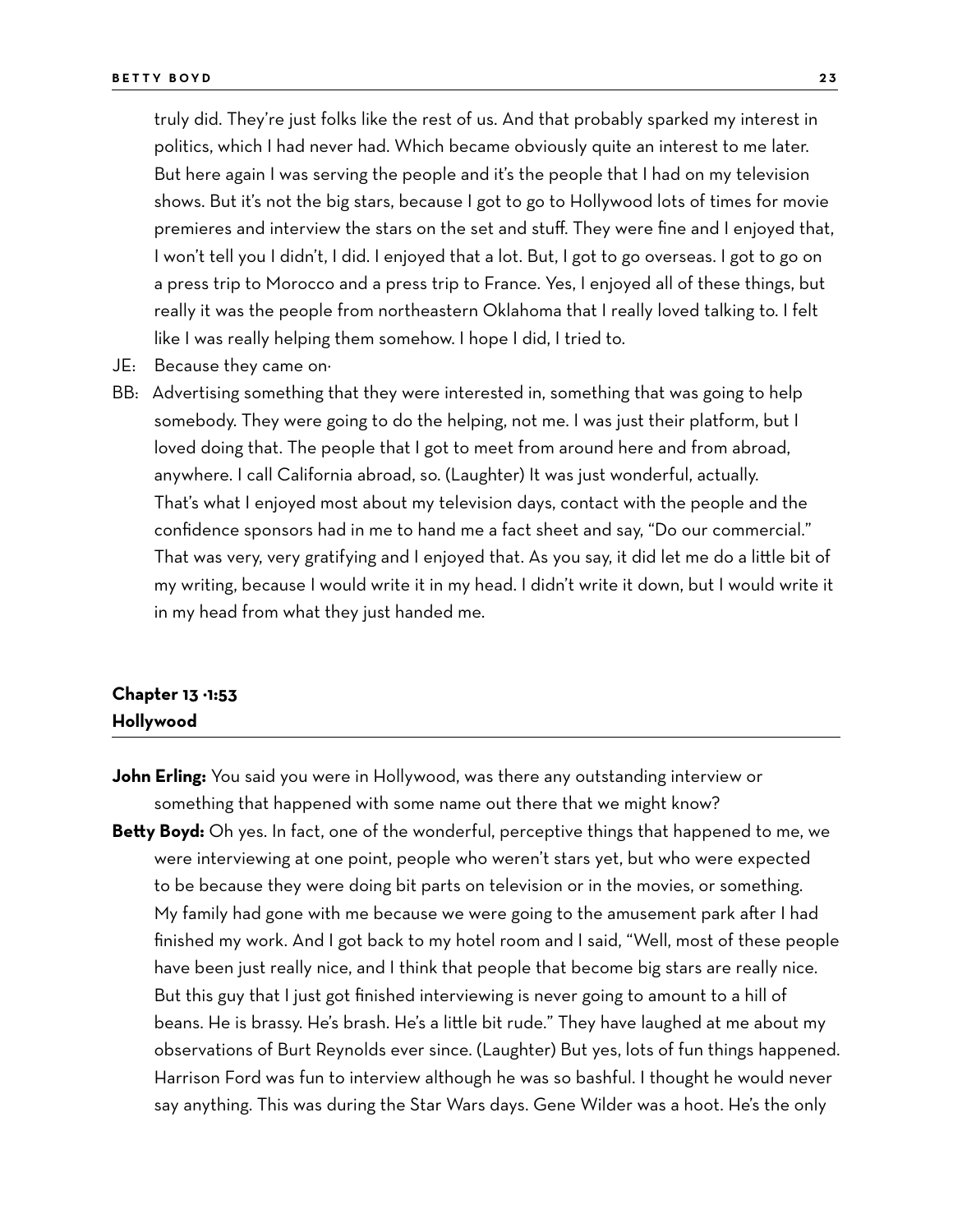one of them that I have ever asked for an autograph. I just can't bring myself to do that.

- JE: Right.
- BB: Except my son wanted it. He loved Gene Wilder and I did too. Of course, I love him even more since he was involved with The Producers and that's since my days in television. That was fun, but I still like the local people best. I'm not blowing smoke, I mean that, because I felt like I could really help them. How could I help anybody in Hollywood except maybe to get people to buy tickets to see their movies? But local folks you could really help. Local causes you could really promote and I liked that.

## **Chapter 14 − 3:54 Politics/Tulsa Technology Center**

**John Erling:** Then you came to be public relations director for Tulsa Tech?

BB: Yes.

- JE: You did that for 10 years and you enjoyed it and got to write and you ended up as a board member of Tulsa Tech. Did that come right after your 10 years?
- Betty Boyd: No, after I had been out there 10 years and thought I would be there the rest of my life, someone called and asked me to run for the legislature, because this someone had moved out of the district and was going to run for Senate, and did and won. And I said, "For heaven's sakes." Just like I said about being on television. You've got to be kidding. Why would I do that? I had no political interest and I told you before we started this I think. I had a mixed marriage. I was in one party and I slept with a man who was very devoted to the other party. (Laughter) So I thought, oh gee, yeah sure. It never occurred to me to get into politics, but I was asked to file and I thought, well, I've been here 10 years and that might be fun. Because even though I am a stick in the mud about housing and staying in the same place and never moving away from Tulsa, I had opportunities, but I'm not liberated enough to go home and say, "Bill boy, we're moving. I have a job in wherever."
- JE: Because you were asked no doubt in television to go to bigger markets like Chicago?
- BB: Yes, but I was not going to do that. By that time Bill owned his own business here in Tulsa. People would say, "Well, aren't you a liberated woman?" Well, I don't know. I work and I have always worked all of my life, but so did all of the women that I grew up with. They worked and they had to. They had no husband around or no grandpa around to work and make money. These women had to work, so I thought all women worked. I knew all women didn't go into politics because there were only seven of us in the House out of 101 when I first got elected to the House. But I truly enjoyed legislative work. I don't miss the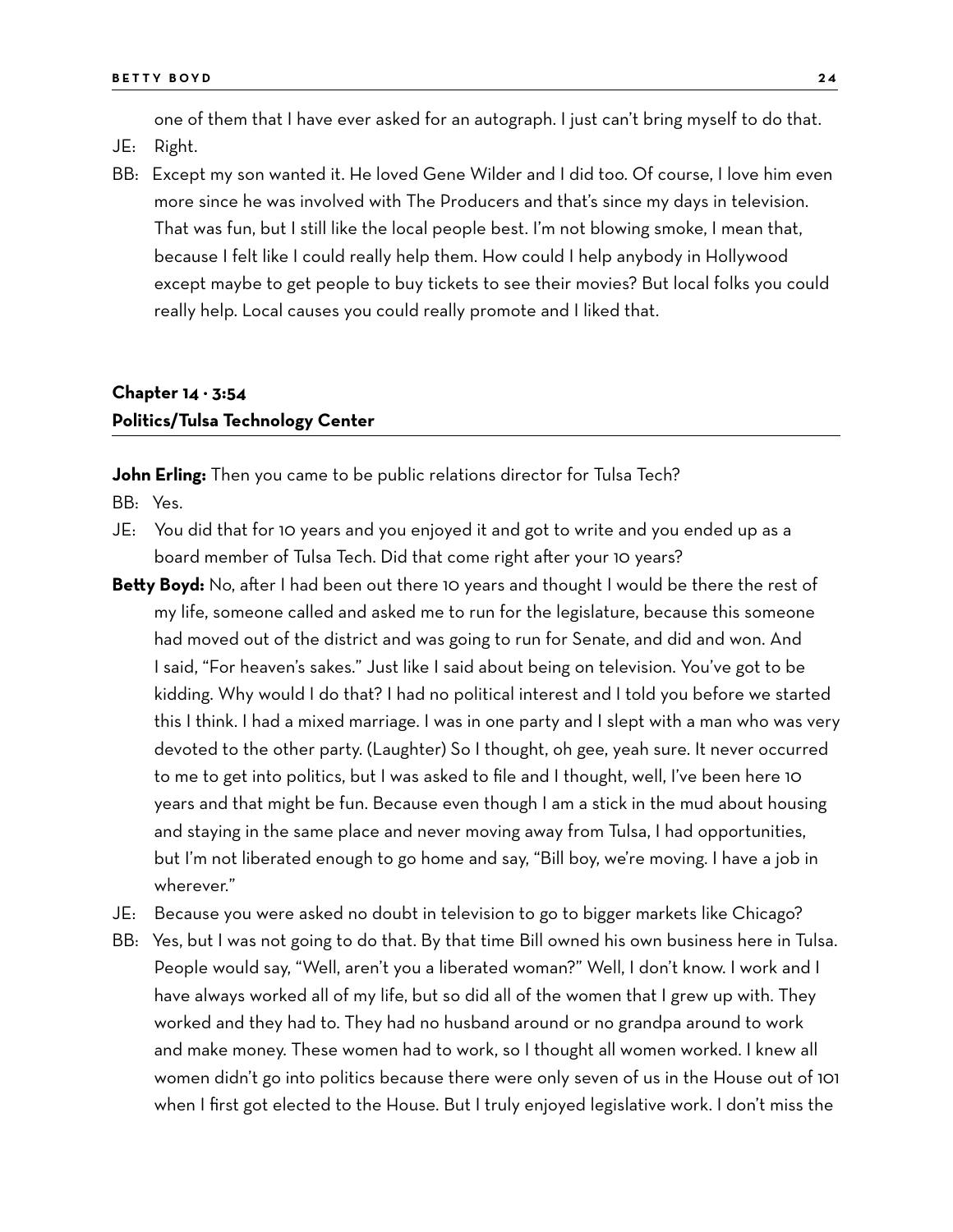legislature. I wouldn't want to be in it now. I may give a little political speech here, but I don't like term limits. I think it's a bad deal because you are in the process of learning all of the time you are there and you are not there long enough to really have learned that much. But I really have missed legislative work. I love policy making, so when I was not in the legislature anymore, Bill, my husband had had this board seat at Tulsa Technology Center, and when he got so ill in 2000, he resigned his board seat. Then he passed away in March of 2000 and I was still in the legislature. He was replaced by Laymon Jones, who had had the seat before, but had to retire because of his health, but he had gotten well. So, he was replaced by Laymon Jones, who had to retire because he got sick again, not of the board, (laughter) he had heart trouble. So I applied then to replace him. I didn't have to run then because his term was more than half done. The law says that if the term is more than half done you are appointed by the sitting board to replace them, but you have to run in the next election, which I did, and I won. So I was policy making again. So I am still doing pretty much what I did in the legislature just on the other end of it. Now, I am asking for help from the legislature on things, or less help from them on things.

- JE: So here we are in 2009 and you are still serving nearly 10 years as a board member?
- BB: Yes. They have long, long board terms set in our constitution incidentally.
- JE: Five years?
- BB: Seven years. Frankly, I think that's too long to ask anybody to commit to a job, and I think it's too long to ask the other members to put up with for seven years. But that's what it is. It's seven years. My term will be up in 2011.
- JE: You came out of House District?
- BB: House District 23.

## **Chapter 15 − 7:28 Glass Ceiling**

**John Erling:** Reflect on your work as a House member, any bills that you authored or helped pass that you are proud of?

**Betty Boyd:** Oh yes. I guess that sounds very self-serving.

- JE: No.
- BB: I am pleased with them let me put it that way, very pleased. One, I was the house author on setting up OSU-Tulsa. That pleased me very much. It originated in the Senate and Charlie Ford was the Senate author and I was the House author and I worked on that sucker until I thought I would go crazy. But we got it passed. I also helped all of our compass point regional universities because they all got part of the pie as well. In fact,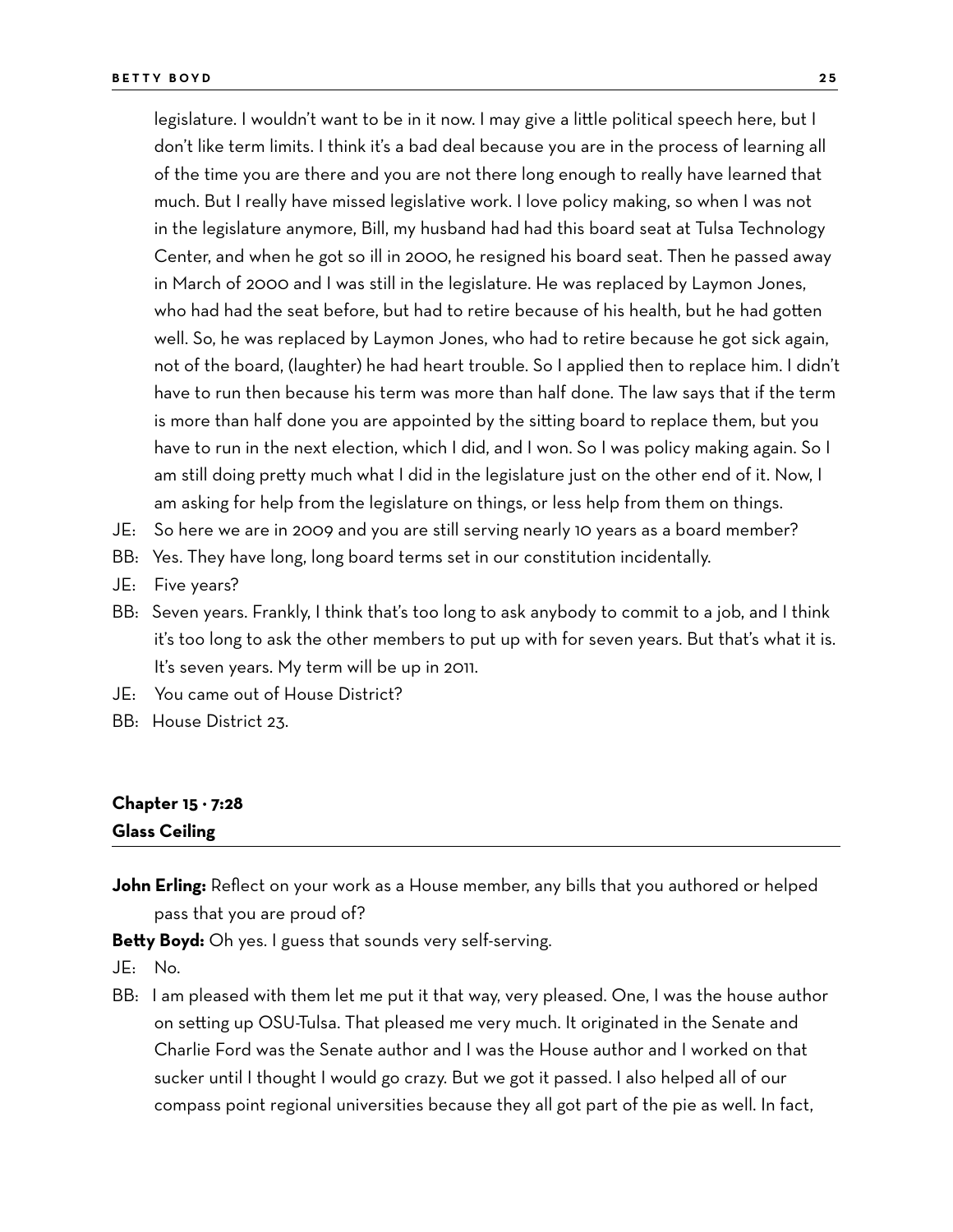that is how Northeastern State University is in Broken Arrow because they all got some of the money when we started OSU-Tulsa. The other one of course that I was so pleased about was the setting up of the then Fund for Breast Cancer Research and serving the uninsured or underinsured women with mammography and trying to do a lot of education about early detection. Now it includes other kinds of cancer, but at that time it was the Breast Cancer Bill. I really had to struggle with that one, but in the end, I had no struggle at all with it because everybody but one nincompoop (laughter) supported and was for that bill in the House. John, you've visited the Capitol and you know what House floor looks like when we are in session. People talk to each other when somebody else is talking. They get up and go out because their constituents have called them away, or they have a telephone to answer. It's a busy, busy place. During our debates on that Breast Cancer Bill, you could have heard a pin drop in place. It was so gratifying. And there was only one lone hand that debated against that bill in that House and we finally got it done. Don Ross and I worked really hard on a bill to help set up a fund that would assist blind people and people who had sight problems. We set up an endowment fund through the legislature so they could get educated and have more materials to help them also in school and enhance the Braille program. And the other bill that I was exceptionally proud of was that I separated the Department of Rehabilitative Services out at DHS because it was a stepchild. DHS is so large, and it still is very large and it covers so many subjects. It's like trying to eat an elephant in one bite. So the Department of Rehabilitative Services was not getting its due diligence. So I finally got the House and Senate to pass a bill separating them out, and they have been extremely successful with people with rehabilitative needs and they are doing very well. Yes, I was pleased about that and since I'm in a bragging mode, I never lost a bill that I got heard in committee, never.

- JE: Wow.
- BB: And I was so pleased. I had one vetoed and it disappointed me.
- JE: So that just came down to hard work on your part? You picked the right bills or the right issues or why didn't you ever lose a bill, because that's common?
- BB: Well, I played wife a lot. I asked for a cashmere coat when all I wanted was a wool sweater. (Laughter) You guys are fun to work with. (Laughter) No, I think it had to do with my public speaking and my work in television a bit, because I learned how to debate and I learned how to listen. And listening is a great part of legislating whether people want to believe it or not. If you just listen to what's going on around you, you can become a good debater. You need to pick bills that aren't foolish or frivolous. I mean there's no point in authoring something that's silly or frivolous or not worthy of being a law. This is not to say that I didn't do some resolutions that never intended to become law, but they were good resolutions. Those were fine, as long as long as you don't intend these things to become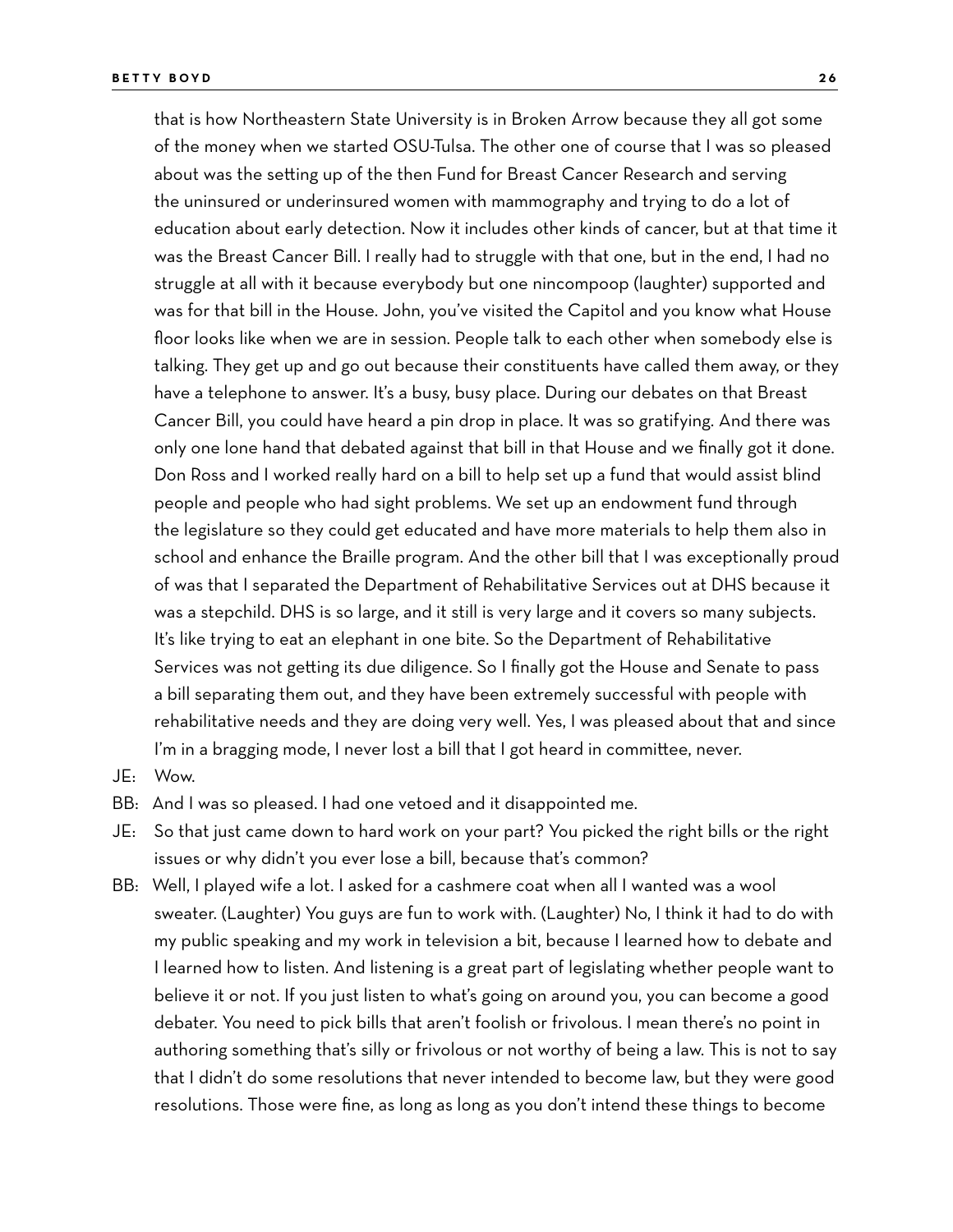law, that's fine.

- JE: Did you feel a glass ceiling ever in the legislature or gender-bias for those not knowing what "glass ceiling" is?
- BB: Not really, except I know that's true. Like I've said, we only had seven women in the House and I was the only one from Tulsa in the House. The Senate had two from Tulsa. But I was the only female House member from outside the Oklahoma City area. As such, when I tried to park when I first got down there in the House parking lot, the wonderful sergeants who are the loves of my life, I think every sergeant who is down there is great, but they would come up the window and tap on it and say. "I'm sorry Ma'am this is just for House members." And I would say, "I know." And they would say, "Well, are you the wife of a legislator?" And I would say, "No, I'm a legislator." (Laughter) You know. I had media people asking me all of the time, "Are you going to play in the golf tournament that House member so- and-so is having, some male House member. And I would say, "No." And they would say, "Why, did they not ask you?" I would say, "Well, of course they asked me, but I don't go hit something and chase it myself, I'm not going to play golf." (Laughter) So, little things like that. And much of our legislation was written for him. Now, I didn't mind being called Madam Chairman, I really didn't when I was chairman of committees. That was fine. I'd rather be called chairman than chairperson, or chairwoman. I'd say, "You can call me honey if you want to." I don't care. That didn't matter to me. So there was some of that there. And in television, there was no doubt I was not paid as much as my male counterparts were, but that was common practice. I liked what I did. I wasn't starving. I wasn't the only breadwinner in my family. But I didn't feel that I was held back and I certainly didn't (feel that way) in the legislature, because I had extremely good luck there. Nobody fired me in television, so I felt just fine. So, no I didn't feel the glass ceiling, but I do recognize that it's there. But I am a girl and I grew up with all women and that's fine. I enjoy being a girl quite frankly, so I never felt left out, or that I wasn't making the money that I deserved. Although I would have enjoyed making larger salaries and I knew that I was not. Now in the legislature, I made as much as anybody else, except the Speaker and so forth. But I didn't ever feel that it was because I was a girl, and maybe John, it's because I started all of this a little later in life than most people do. I didn't start television until I was older than most people are when they start, and I'm still doing it, I'm 84 and I still do it some.
- JE: You were in your 30s then when you started television?
- BB: Yes, and that's a little older than most people start.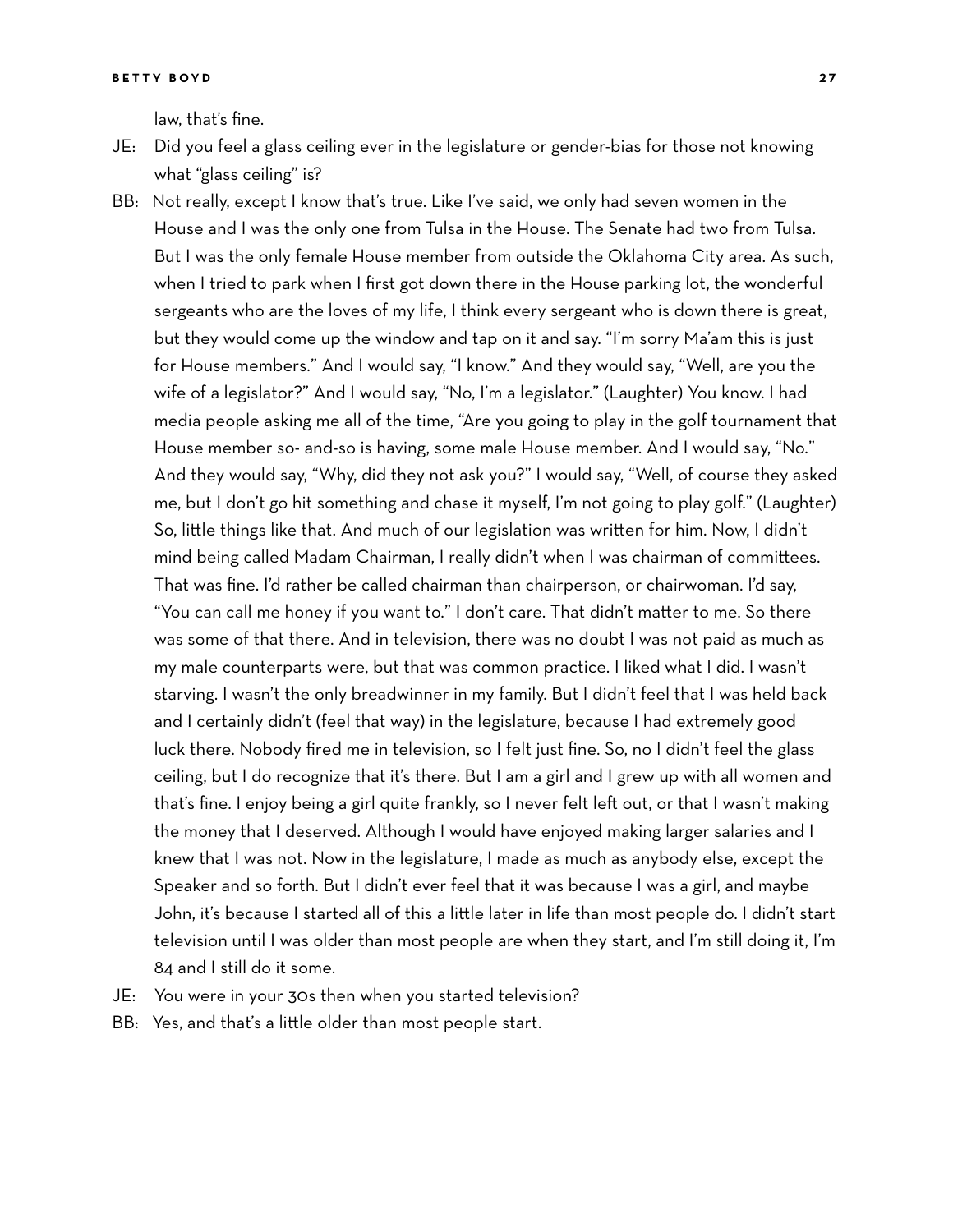#### **Chapter 16 − 6:57 Listen**

- **John Erling:** But it must make you feel good because you've laid down an example of what a female can do in these areas here as a board member and in broadcasting and in the legislature. So there are young females who can look at this life of Betty Boyd and say, this can be done.
- **Betty Boyd:** Yes, but you still have to clean out after the elephants, no matter what you do. You have to do some things you'd rather not do. It doesn't matter if you are a guy or a girl. I don't know about anybody looking at me and thinking anything, except what in the world is that old broad doing here? (Laughter) I do think maybe starting later in life made a difference to my outlook on things. I didn't expect very much so I was willing to take less I guess. I don't think anybody ever hired me because I was cheap. (Laughter) I hope not.
- JE: Nor were you out for women's causes just for women?
- BB: No, oh no.
- JE: Right.
- BB: In fact, I don't look at things that way. And I don't look at things that way politically either John. I don't think that one political party is always right and the other one is always wrong. I don't believe that. I don't think that you should vote for something just because it's carried by your own party. That's not me. And, guests on television, I didn't always believe in the same things my guests believed in. I listened and let them tell their story. A good example of that was when ERA was trying to be ratified in Oklahoma. Unlike you, I refused to have people with different viewpoints on the same program. I would have them both on, but on different programs. Because it was my feeling, this was my prejudice, that they would start yelling at each other and my listeners would be the losers. Come state what you believe and tell me why we should do this. Come tell me why we shouldn't do this. That was a real tussle because if I was to have somebody who was for ratification of the ERA on the show, I wasn't off the air two seconds when my phone started ringing with the other side saying, "We have to be on the show." You certainly can, just not on the same day, but you certainly may.
- JE: I am thinking today as you watch cable television especially, MSNBC and CNN how they always present both sides and how they are both talking over each other and sometimes you can't even understand what they are saying.
- BB: No–and don't you get the feeling sometimes that the one who isn't speaking isn't listening? They are thinking about what they are going to say when it's their turn. To me, that's cheating my listeners. I don't mean to sound critical of the people that are doing that. Well, I guess I do (Laughter) but that's not the way that I prefer to do it. I prefer to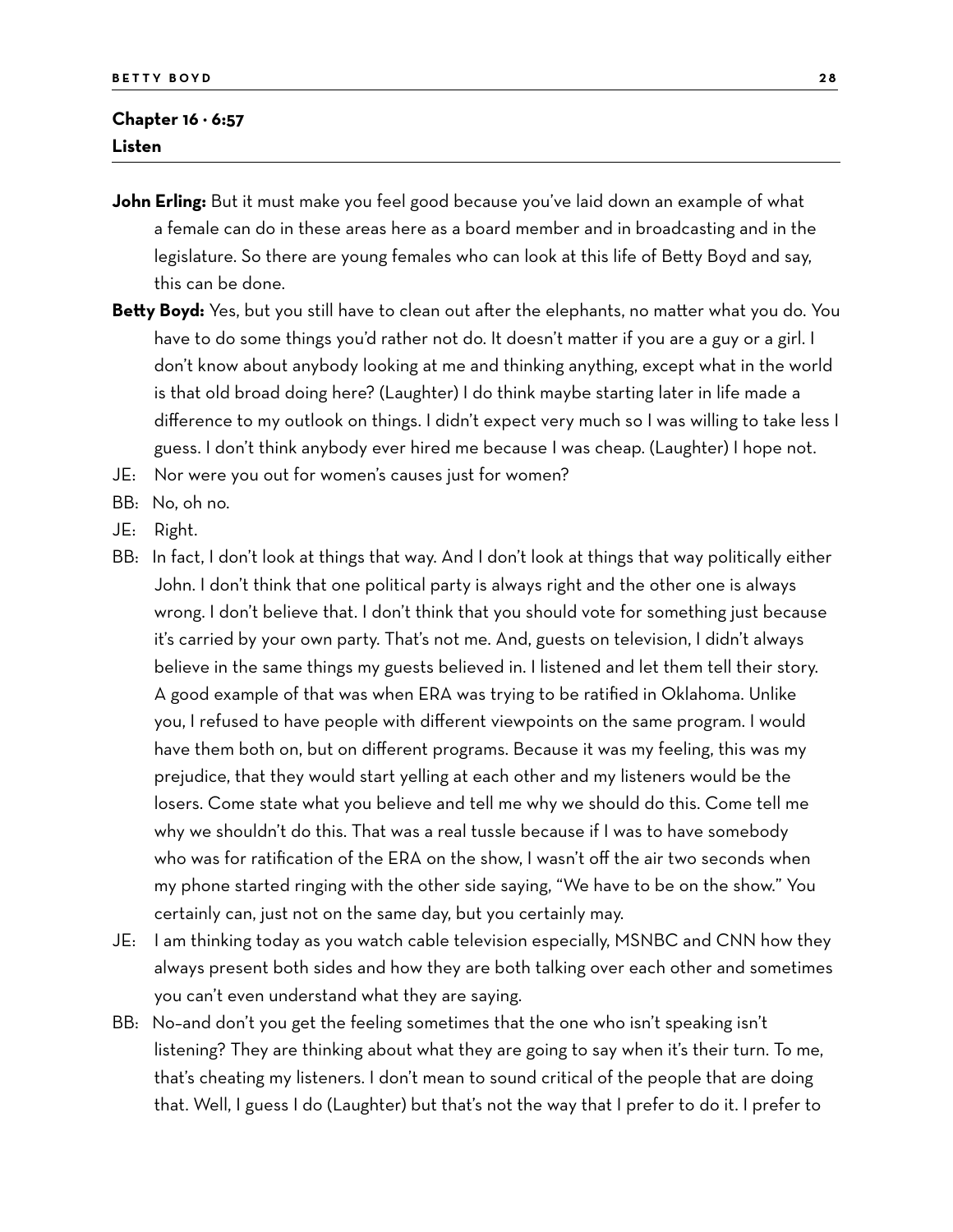do it so that you talk and tell me how you feel and I'll listen. I never put a political sign in my yard when I was in television. I still don't, just because I never have. I don't think I even put one of my own in my yard. I'm not sure. I think anybody in the media needs to be the vehicle that other people with something to really say can get it out there. I felt that way when I was in television and I felt that way when I was in the House of Representatives. I felt that I should listen and see what the other side had to say. This is why my mixed marriage worked so well. Bill and I would discuss things. He came down quite a bit to the House and would sit up in the gallery. He would sit up there and go (motioning thumbs down) and I would vote green and just smile. (Laughter) But we would discuss at home a great many of these issues and I would get his viewpoint on things, which wasn't always like mine. Sometimes, not even remotely like mine–and sometimes it was. Each of us was able to take the best of this side and the best of that side and put them together and try to make something happen out of what was really good and I think that's statesmanship. I think a lot of good politicians do that. A lot who don't, don't become very good politicians. They don't listen to the other fellow's point of view and see if there is something that they can take away from them that would make their ideas even stronger and better. But on television, I wanted to hear what you have to say, unlike today where I'm doing all the gabbing (laughter).

- JE: We should mention you've authored two books: Travels in My Green Country and Beyond, was that your idea?
- BB: I wrote a column called Travelchatter. I'm half Ogden Nash. I make up words all the time. I made up Travelchatter and it was printed weekly in about 30 northeastern Oklahoma newspapers, never in the Tulsa World or Tulsa Tribune because they didn't like television people very much in those days. Two or three of these editors said, "Why don't you take some of those columns and put them into a little book?" So I did and it became Travels in My Green Country and Beyond. It had a lot of pictures in it. Yours is in it two or three times. That's how I know you didn't always wear a beard. The other book was called If I Could Sing I Would Be Dangerous. It was about all of my friends in the media, radio and newspaper and television. It really wasn't about me it was about them. Do you remember what you wrote in my book?
- JE: I don't.
- BB: Of course you don't.
- JE: And you probably do?
- BB: Yes. (Laughter)
- JE: What did I write?
- BB: Are you sure you want me to tell you? We had a party for all of the people that were in the book and all of the media people that would come. About half of them were scared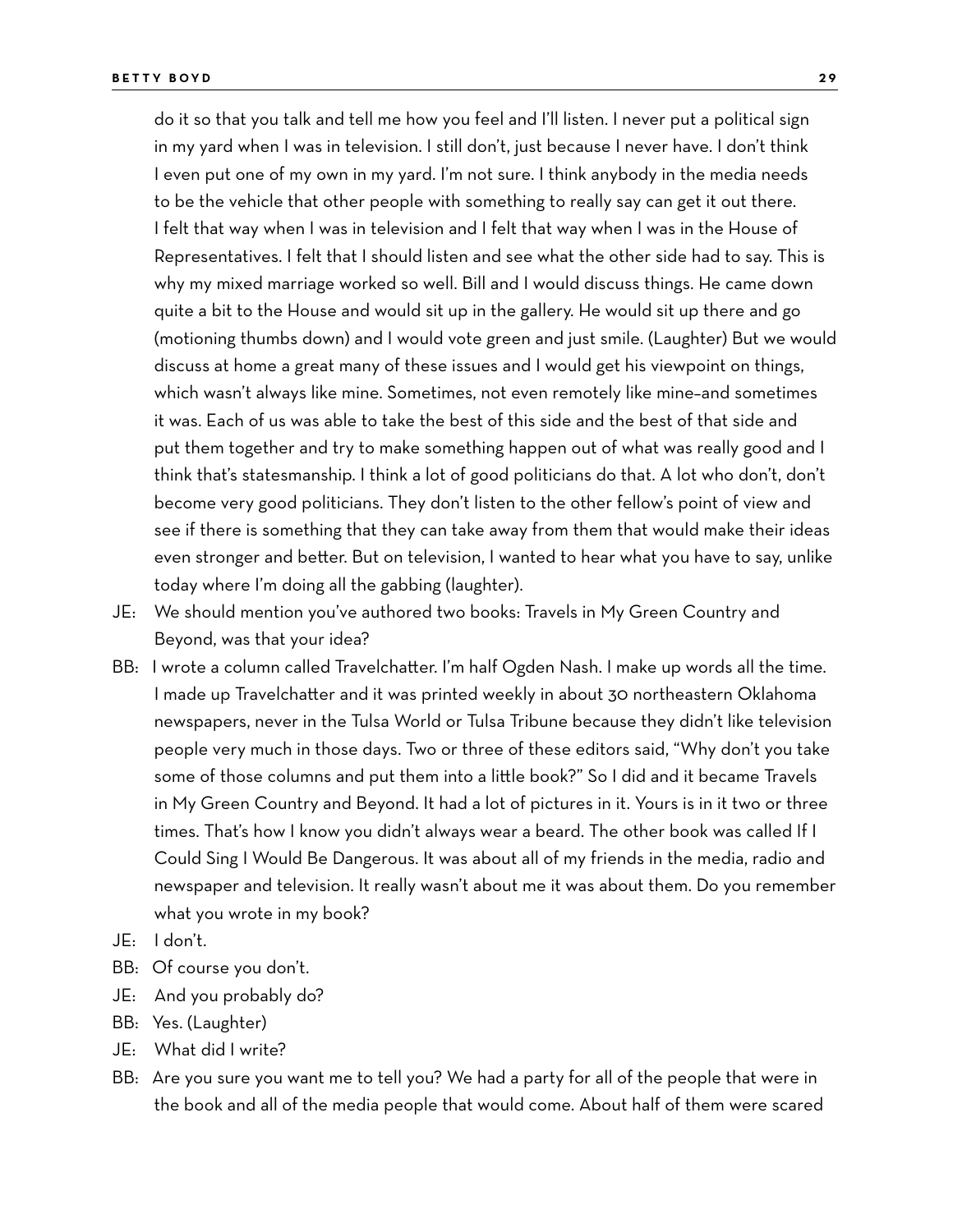to come. They came, but they were afraid it was like the National Enquirer and it was going to be a tell-all, be-all, you know. Oh no–it was just about the fun things and the good things. I don't even buy the National Enquirer. I don't like that kind of journalism, no thank you. My book was about everybody that I had known or known of, and what they had done up to that time. The title came from a friend of mine with the Smithsonian who said to me one day, "You know Betty, if you could sing you would be dangerous." I thought, what a book title!

- JE: Yes.
- BB: I can always think up book titles, but I had trouble filling in the middle. But what you wrote, I'll show you after a while okay? (Pause) You really want me to tell you?
- JE: Yes.
- BB: You wrote, "You're wonderful." –John Erling
- JE: Wow.
- BB: (Laughter) Thank you, John.
- JE: You bet.
- BB: But everybody signed that book. I had a lot of fun with it because I was home. I was recuperating from breast cancer the first time when I wrote that book. In fact, I wrote it partly to occupy my time. I wasn't in bed, but I didn't go back to work for a couple of weeks. So I started it and finally finished it. I enjoyed doing it. However I don't know now what has happened to all of you in the media, this was back in 1983.
- JE: I think you can find that book in the library and maybe Steve's Bookstore (in Tulsa) has it still?
- BB: I don't think so. The people who bound it didn't do a very good job and it's coming apart. (Laughter) So I took some of them and had them re-bound.

### **Chapter 17 − 5:32 Advice**

- John Erling: As students listen to this and they want to know how do I choose a career? How do I get into this or that? What kind of words do you give them?
- Betty Boyd: Well, actually I think my hubby said it best when I said to him one time, "Gosh, I guess I was just at the right place at the right time when I got that job in television." And he said, "Honey, don't forget, chance favors the prepared mind." And I think you have to prepare yourself for what it is you want to do. Now, how you choose what you want to do–I don't try to tell anybody that, because I never would have picked me to be on television. (Laughter) I never would have thought about doing that. I really didn't.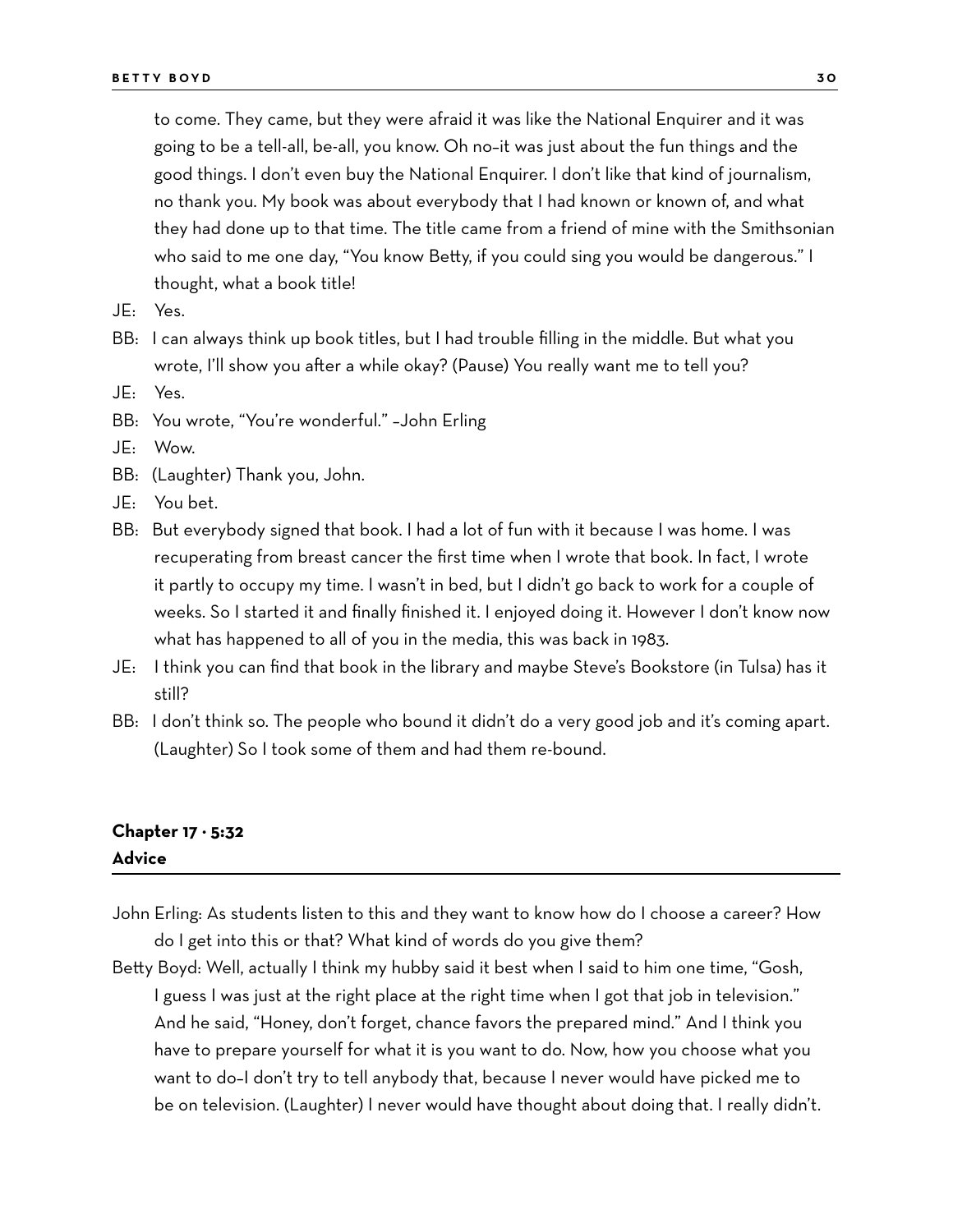Of course, we didn't have television classes when I was going to university. I didn't and don't have the kind of college degree that today is necessary because it's in the job description. It doesn't mean you can do a better job. It doesn't mean you can't. But the more you learn, the better you are. And I think you should be a lifelong learner. I don't care how old you get, you never need to stop learning, or reading or doing things. So prepare yourself for what it is. Don't expect to be the boss the first day. When I was in television John, I had the opportunity or the responsibility of hiring assistants at Channel 8. Nine out of ten of them would expect a huge beginning salary. No, it doesn't work that way. I don't care if you are a woman or a man, you don't step in to being the boss the first day. Be willing to sweep out after the elephants as I said, because everybody needs to do that some time. But learn as much as you can and be as interested in things as much as you can and read, read, read. I'm going to sound like your lovely library lady now, but I have more books in my house than I have pennies in the jar. I really do. Because I love to read and I think this has helped me tremendously because it's helped me know about something you may be talking about and I can ask you intelligent questions or fair questions because I have read about things. I think anybody that doesn't read a lot is not only missing a lot of enjoyment but they are missing the opportunity to learn more about enough things that may be ancillary things. The second thing to do besides be prepared, is to volunteer wherever you can. Because, this gives you a different outlook on people, you know. Be quick on your feet and think on your feet while you're listening. Then I don't care what you do, I think you'll succeed.

JE: Any mentors as you look back that you really looked up to or that you felt helped you?

- BB: Everybody I met. I am very serious about that. I learned something from everybody I met. I think we all do, we just need to recognize it. I was very sick as a child that caused me to start reading. I haven't been very sick as an adult. I've had some rather monstrous things like cancer twice and so forth. But take those times when something unfortunate happens in your life to enrich yourself somehow. Whether it's reading, whether it's listening to radio or television or reading all that you can. Read every word of the newspaper, not just the funnies, but read the funnies too. Sometimes I think when I go to school board meetings that I am the class clown. But every once in awhile, when things get a little tense you have to say something funny. Somebody has to say something funny, now not out of place, and not instead of what you are talking about. But say something funny and be ready to do that and you'll get along just fine. Play wife a whole lot. Ask for more than you really want and you'll get what you want, probably.
- JE: What a life you've been able to live, if I can use the phrase a blessed life–because here you started out and you described yourself basically as a wallflower.
- BB: Oh, definitely.